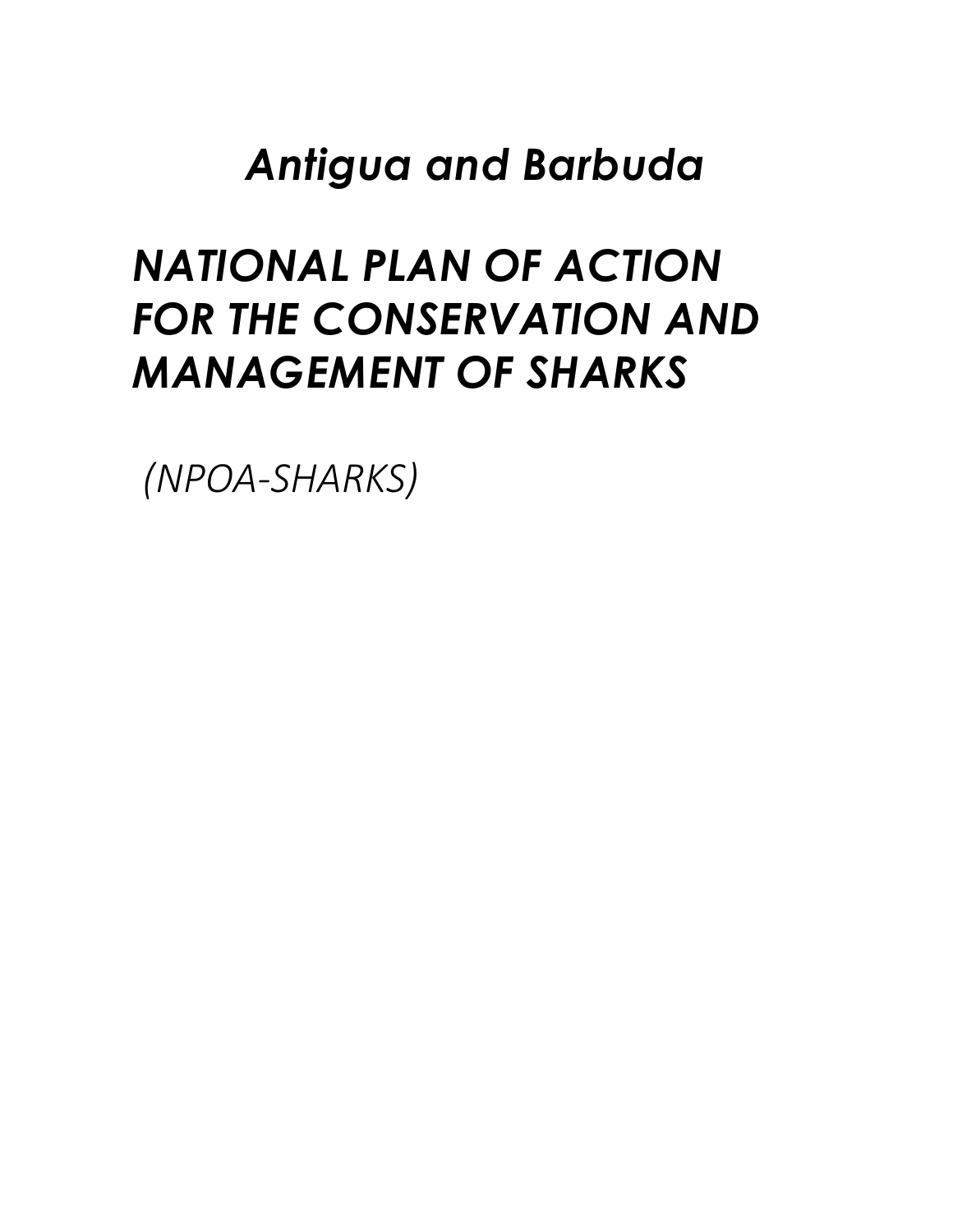## Table of Contents

| $\mathsf{L}$   |                                                                               |
|----------------|-------------------------------------------------------------------------------|
| Ⅱ.             |                                                                               |
| $\mathbf{1}$ . | Description of the prevailing state of sharks stocks in Antigua and Barbuda10 |
| 2.             |                                                                               |
| 3.             |                                                                               |
| 4.             |                                                                               |
| 5.             |                                                                               |
| 6.             |                                                                               |
|                |                                                                               |
|                |                                                                               |
|                | Line of Action 3 Responsible Fishing Practices, Governance and Legislation21  |
|                |                                                                               |
|                |                                                                               |
|                |                                                                               |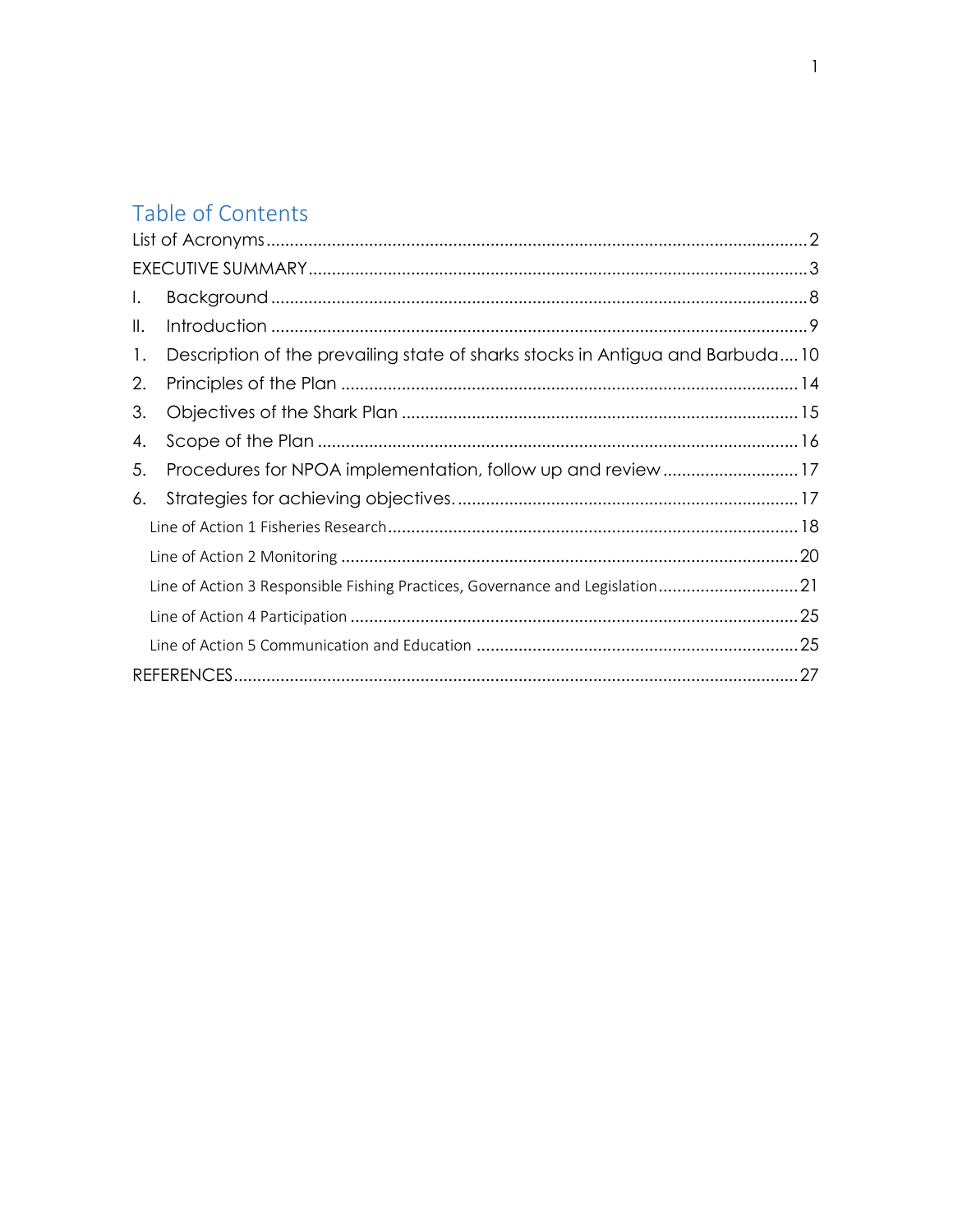## List of Acronyms

| A&B                | Antigua and Barbuda                                                                |
|--------------------|------------------------------------------------------------------------------------|
| <b>CITES</b>       | Convention on International Trade in Endangered Species of<br>Wild Fauna and Flora |
| <b>CNFO</b>        | Caribbean Network of Fisherfolk Organizations                                      |
| EAF                | Ecosystem Approach to Fisheries                                                    |
| EEZ                | Exclusive Economic Zone                                                            |
| <b>FAO</b>         | Food and Agriculture Organization of the United Nations                            |
| <b>IUU</b>         | Illegal, unreported and unregulated                                                |
| <b>IPOA</b>        | International Plan of Action                                                       |
| MoU                | Memorandum of Understanding                                                        |
| <b>NPOA</b>        | National Plan of Action                                                            |
| NPOA IUU           | National plan of action to combat illegal, unreported and<br>unregulated fishing   |
| <b>NPOA Sharks</b> | National Plan of Action for the Conservation and<br>Management of Sharks           |
| <b>PSMA</b>        | FAO Port State Measures Agreement                                                  |
| <b>RFMO</b>        | Regional Fisheries Management Organization                                         |
| <b>RPOA</b>        | Regional Plan of Action                                                            |
| <b>WECAFC</b>      | <b>FAO Western Central Atlantic Fisheries Commission</b>                           |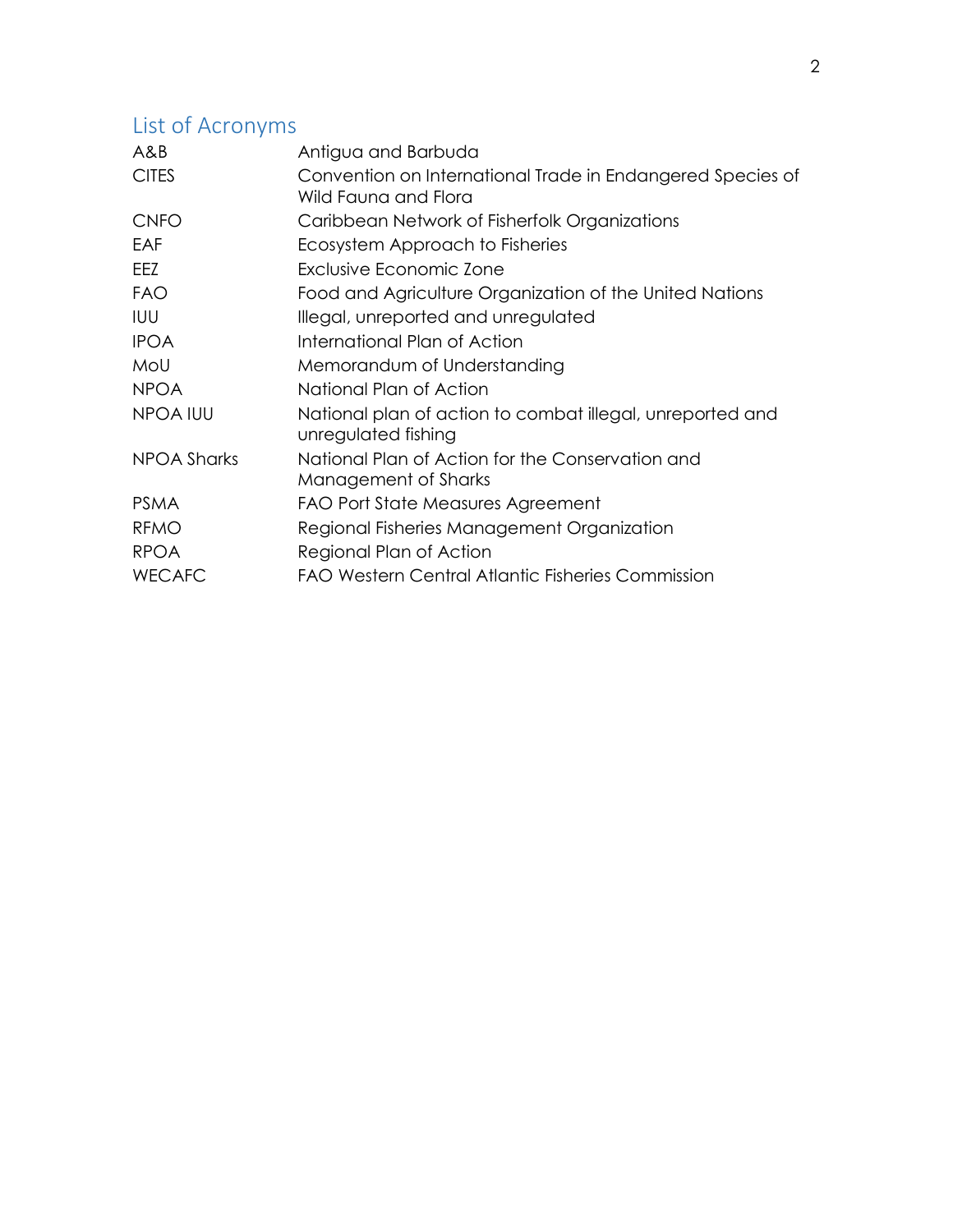#### EXECUTIVE SUMMARY

There is a global concern over the uncontrolled increase of shark catches and by-catches and the consequences which this has for the populations of the shark species in several areas of the world's oceans due to the biological characteristics of sharks which make them highly vulnerable to overfishing. The term "shark", as used generally in this document, refers to all sharks, rays, skates, chimaeras and other members of the Class Chondrichthyes. Sharks can also play important roles in maintaining healthy ocean ecosystems.

Recognition of these characteristics led to global initiatives to improve the conservation and management of sharks, culminating in the United Nations Food and Agriculture Organization (FAO)'s International Plan of Action for the Conservation and Management of Sharks (IPOA-Sharks). The overarching objective of the IPOA-Sharks is "to ensure the conservation and management of sharks and their long-term sustainable use." The IPOA- Sharks suggests that member states of the FAO that conduct fisheries either targeting sharks, or regularly taking sharks as incidental bycatch, should each develop a National Plan of Action for the Conservation and Management of Sharks (NPOA-Sharks). In this regard, the Government of Antigua and Barbuda has collaborated with the FAO's Sub- Regional Office for the Caribbean, the Caribbean Network of Fishers Organizations (CNFO) to take the necessary steps in the development of the A&B´s NPOA-Sharks and contribute to the sustainable use of elasmobranchs becoming one of the leading nations in the Caribbean.

This NPOA has been developed by the Fisheries Division of the Ministry of Agriculture, Lands, Fisheries and Barbuda Affairs, in consultation with stakeholders, to fulfill the national responsibility of the Antigua and Barbuda. By participating and by supporting the adoption of the NPOA, the country has committed to ensuring that shark fisheries or shark related activities (tourism and recreational fishing) are sustainable.

The general objective of the NPOA-shark strives to secure sharks national biodiversity conservation and manage fisheries and/or other economic activities where sharks, rays and chimeras inhabiting marine waters of the country interact, are target or by catch species. The principles of the NPOA – sharks are Participation, Sustaining stocks, Nutritional and Socio-Economic considerations, Adoption of the Precautionary Approach and the adoption of the Ecosystem Approach to Fisheries (EAF).

The following lines of actions were identified for the NPOA-sharks:

- 1. Fisheries Research
- 2. Monitoring
- 3. Responsible fishing practices, governance and legislation
- 4. Participation
- 5. Education and communication

These lines of actions link the objectives which are made operational through proposed goals and activities identified for their achievement. It is used as a control system indicator the means of verification and assumptions. The presentation of the Plan is done through a logical framework matrix.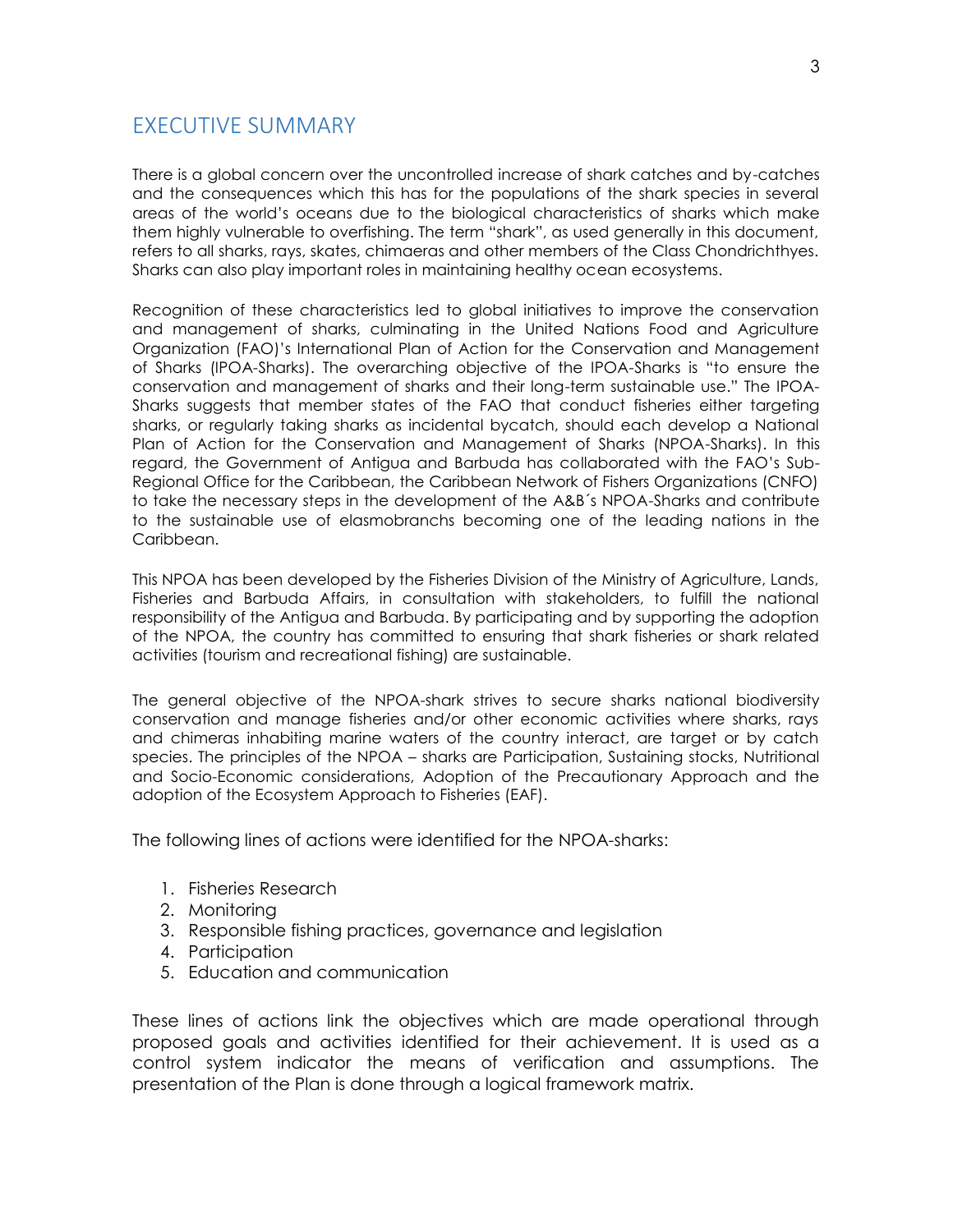| Line of Action 1 Fisheries Research |  |  |
|-------------------------------------|--|--|
|-------------------------------------|--|--|

| <b>Objective</b>                                                                                                                                                                                                           | Goals                                                                                                                        | <b>Activities</b>                                                                                                                                                                                                                                                    |
|----------------------------------------------------------------------------------------------------------------------------------------------------------------------------------------------------------------------------|------------------------------------------------------------------------------------------------------------------------------|----------------------------------------------------------------------------------------------------------------------------------------------------------------------------------------------------------------------------------------------------------------------|
| Develop shark research programs under the<br>ecosystem approach to fisheries to be the<br>foundation upon which the Fisheries Division<br>will obtain good data and information for<br>decision making on shark management | Shark research program on<br>shark taxonomy and<br>identification, shark biology,<br>their ecosystems and the<br>environment | Creation of a national shark<br>scientific working group/<br>appointment of a shark<br>national focal point as<br>appropriate                                                                                                                                        |
|                                                                                                                                                                                                                            | Development of socio<br>economic research programs<br>Incorporation of fishers and<br>other stakeholders'<br>knowledge       | Training on shark identification<br>Selectivity studies on fishing<br>gears if needed<br>At sea/ dockside regular<br>sampling programs of shark<br>catch/landings                                                                                                    |
|                                                                                                                                                                                                                            |                                                                                                                              | Implementation of a socio<br>economic research program<br>Identification of potential<br>nursery and breeding areas<br>Development of collaborative<br>partnerships<br>Establishment of mechanisms<br>for incorporating fishers and<br>other stakeholders' knowledge |
| Provide easy access to information on shark<br>fisheries by fishery scientists                                                                                                                                             | A shark national database in<br>place to be easily accessed<br>by fishery scientists and other<br>stakeholders               | Creation of a national shark<br>database and users' rules<br>Establishment of mechanisms<br>for incorporating fishers and<br>others stakeholders'<br>knowledge                                                                                                       |

### **Line of Action 2 Monitoring**

| <b>Objectives</b>                              | <b>Goals</b>                                                                                     | <b>Activities</b>                                                                                                          |
|------------------------------------------------|--------------------------------------------------------------------------------------------------|----------------------------------------------------------------------------------------------------------------------------|
| Development of a<br>shark monitoring<br>system | A control system through an export<br>certification scheme with identification<br>of the species | Develop legal framework and procedural<br>mechanisms as appropriate                                                        |
|                                                |                                                                                                  | Develop species identification procedures                                                                                  |
|                                                |                                                                                                  | Training of staff on shark identification of shark<br>and by-products exported, including staff<br>from other institutions |
|                                                |                                                                                                  | Preparation and signing of an MoU between<br>the Fisheries Division and Customs<br>Department                              |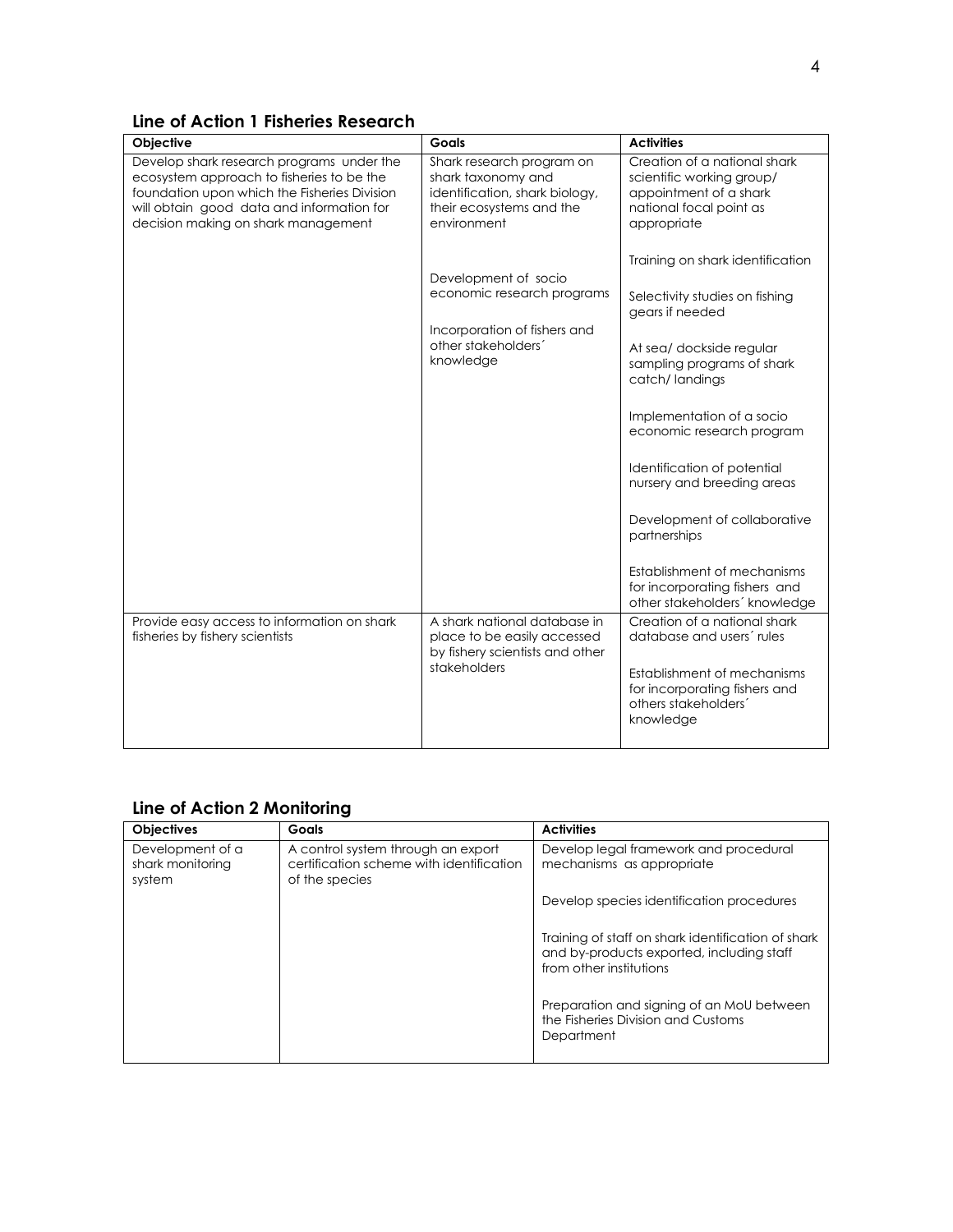| Objectives | Goals                                                                                         | <b>Activities</b>                                                                                                |
|------------|-----------------------------------------------------------------------------------------------|------------------------------------------------------------------------------------------------------------------|
|            | Shark export database                                                                         | <b>Build historical data series</b>                                                                              |
|            |                                                                                               | Set up an export register system                                                                                 |
|            |                                                                                               |                                                                                                                  |
|            | Catch/landings data series of shark<br>target species and by catch/discards<br>as appropriate | Develop a shark catch/landings and by<br>catch database as appropriate                                           |
|            |                                                                                               | Training of fishery inspectors on shark<br>identification (whole shark, fins, carcasses or<br>other derivatives) |
|            |                                                                                               | Develop sampling procedures for shark by-<br>catch estimates if needed                                           |
|            |                                                                                               | Implementation of fishery logbooks on board                                                                      |
|            |                                                                                               | At sea- observers and/or dockside monitoring<br>program                                                          |
|            | Fishing effort data collection                                                                | Development of a shark fishing effort<br>database if appropriate                                                 |
|            |                                                                                               |                                                                                                                  |

#### **Line of Action 3 Responsible Fishing Practices, Governance and Legislation**

| Objective                                                                                                                                                            | Goals                                                                                                                                                           | <b>Activities</b>                                                                                                                                                                        |
|----------------------------------------------------------------------------------------------------------------------------------------------------------------------|-----------------------------------------------------------------------------------------------------------------------------------------------------------------|------------------------------------------------------------------------------------------------------------------------------------------------------------------------------------------|
| Regulate shark fisheries based on<br>conservation standards<br>appropriate to their biology,<br>population dynamics and the<br>socioeconomic and local<br>conditions | Implement conservation<br>measures to regulate shark<br>catches based on appropriate<br>reference points                                                        | Set reference points for target shark<br>species management if needed<br>Set catch quotas for target shark species<br>if needed                                                          |
| Manage areas that are critical to<br>the life cycle and survival of shark<br>species, if any                                                                         | Management of sharks nursery<br>and/or breeding grounds                                                                                                         | Establishment of the selected<br>management areas and<br>implementation follow up and<br>monitoring                                                                                      |
| Recover shark populations in<br>danger of extinction or near<br>critical sustainability thresholds, if<br>any                                                        | Implementation of specific<br>programs and measures to<br>ensure the recovery of the<br>populations in danger of<br>extinction or near critical<br>thresholds   | Develop and implement programs to<br>recover shark species considered to be<br>in danger or near critical thresholds                                                                     |
| Join and adopt international<br>agreements for the conservation<br>of sharks, in particular oceanic<br>and deep water species                                        | Become State Party of<br>international agreements for the<br>conservation of sharks, in<br>particular oceanic and deep<br>water species in the Caribbean<br>Sea | Develop multi o binational Agreements<br>for the conservation of shark species, in<br>particular highly migratory or from<br>shared stocks among different countries<br>in the Caribbean |
|                                                                                                                                                                      |                                                                                                                                                                 | Development of a Regional Plan of<br>Action for Sharks (RPOA) at the<br>WECAFC/CARICOM/ OECS level if                                                                                    |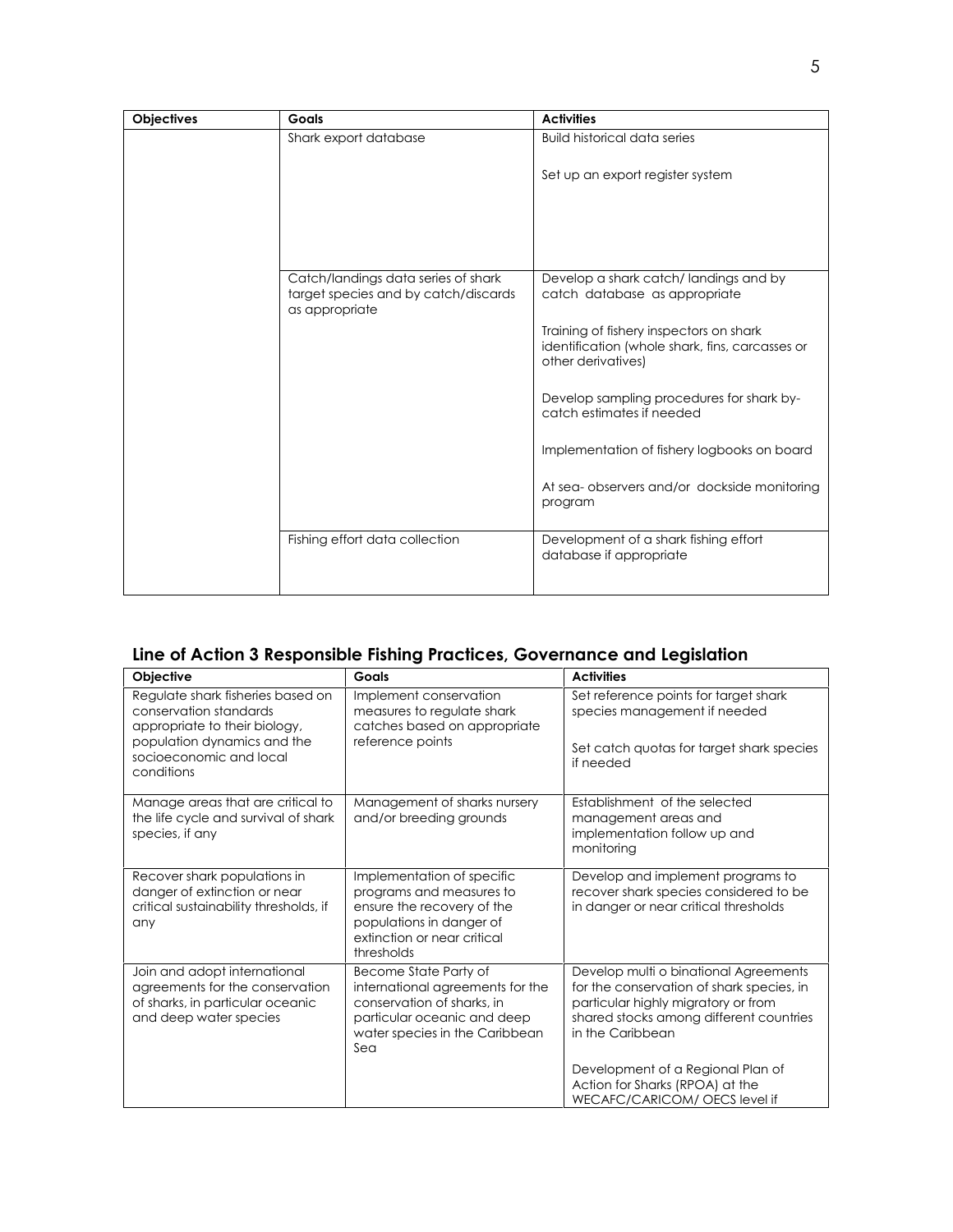| Objective                                                        | Goals                                                                                          | <b>Activities</b>                                                                                                                               |
|------------------------------------------------------------------|------------------------------------------------------------------------------------------------|-------------------------------------------------------------------------------------------------------------------------------------------------|
|                                                                  |                                                                                                | appropriate                                                                                                                                     |
| Promote full utilization of dead<br>sharks captured and retained | Shark finning prohibited                                                                       | Make regulations on shark landings, e.g.<br>provisions for sharks landed with fins<br>naturally attached                                        |
|                                                                  | Minimize shark discards in<br>compliance with the Code of<br>Conduct for Responsible Fisheries | Establish commercial strategic alliances<br>to develop new markets and technology<br>transfer to enhance the degree of<br>utilization of sharks |
|                                                                  |                                                                                                | Training/Assistance on shark utilization<br>and marketing/branding                                                                              |
| Address shark by-catch and/or<br>neonates/juvenile shark catches | Reduction of shark by-catch and<br>juvenile/ neonate sharks in fishing<br>operations           | Selectivity studies on fishing gears and<br>methods                                                                                             |
|                                                                  |                                                                                                | Identification of nursery/ breeding areas                                                                                                       |
|                                                                  |                                                                                                | Regulate fishing gears and methods,<br>closed season/ area, if applicable                                                                       |
| Promote the development of the<br>shark ecotourism industry      | Responsible shark ecotourism<br>industry                                                       | Development of a shark ecotourism<br>policy, if appropriate                                                                                     |
|                                                                  |                                                                                                | Development and adoption of a code<br>of conduct and best practices in shark<br>ecotourism                                                      |
|                                                                  |                                                                                                | Consultation with appropriate<br>stakeholders                                                                                                   |
|                                                                  |                                                                                                | Potential creation of an ad hoc advisory<br>board, as appropriate                                                                               |
|                                                                  |                                                                                                | Adoption of the regulation                                                                                                                      |
| Compliance of CITES regulations                                  | Issuance of shark regulations for<br><b>CITES listed species</b>                               | Development of procedures and<br>regulatory framework for CITES shark<br>species                                                                |
|                                                                  |                                                                                                | Preparation of Non Detrimental Findings<br>(NDF) Reports                                                                                        |
|                                                                  |                                                                                                | Training on shark identification for<br>Customs staff                                                                                           |
|                                                                  |                                                                                                | Coordination between the CITES<br>national scientific authority and the<br>CITES national administrative authority                              |

#### **Line of Action 4 Participation**

| <b>Objective</b>                                                                                                          | Goals                                                                                                                | <b>Activities</b>                                                                                                     |
|---------------------------------------------------------------------------------------------------------------------------|----------------------------------------------------------------------------------------------------------------------|-----------------------------------------------------------------------------------------------------------------------|
| Increase the participation of<br>interest groups / stakeholders in the<br>decision making process for shark<br>management | Increased knowledge and<br>understanding of shark fisheries<br>management policies and programs<br>by resource users | Carry out workshops and other<br>meetings to discuss and<br>disseminate fisheries management<br>policies and programs |
|                                                                                                                           |                                                                                                                      | Establishment of feedback<br>mechanisms with stakeholders                                                             |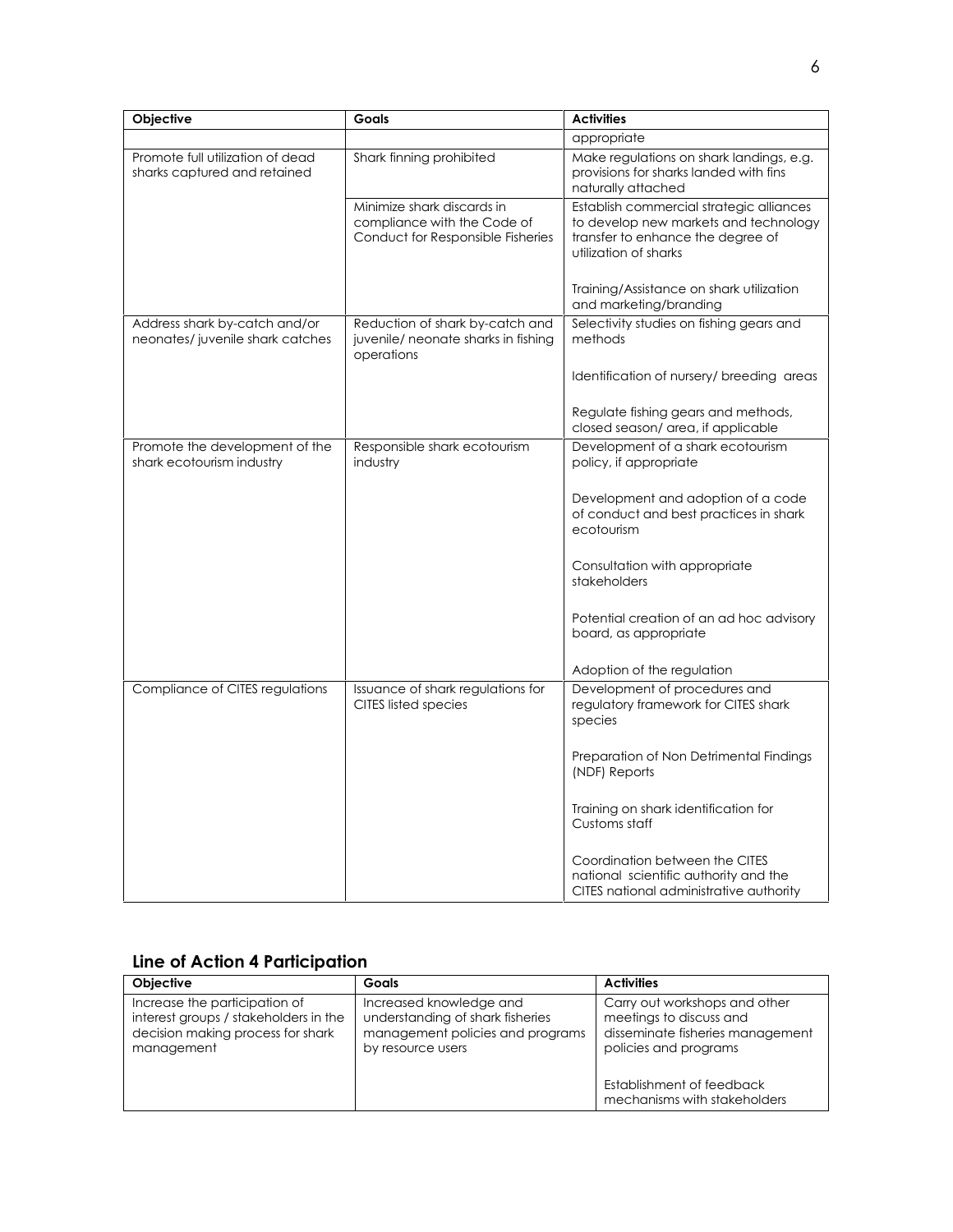| <b>Objective</b> | Goals                                                 | <b>Activities</b>                                                                            |
|------------------|-------------------------------------------------------|----------------------------------------------------------------------------------------------|
|                  | NPOA implementation and shark<br>management follow up | Creation of an ad hoc NPOA-shark<br>advisory committee if necessary                          |
|                  |                                                       | Formation of the fisheries advisory<br>committee considered in the A&B<br><b>Fishery Act</b> |

### **Line of Action 5 Communication and Education**

| Objectives                                                                                                  | Goals                                                                                                                                                                                  | <b>Activities</b>                                                                                    |
|-------------------------------------------------------------------------------------------------------------|----------------------------------------------------------------------------------------------------------------------------------------------------------------------------------------|------------------------------------------------------------------------------------------------------|
| Enhance awareness of the<br>importance of fisheries<br>management and sustainable<br>use of shark resources | Enhance awareness of the NPOA-sharks,<br>and on the importance of sustainable<br>utilization of sharks, among fishers,<br>resource users and the general public<br>Feedback mechanisms | Identification of target groups<br>Preparation and distribution of<br>publications and dissemination |
|                                                                                                             |                                                                                                                                                                                        | materials (e.g. shark<br>identification sheets)<br>Symposium/Seminars or other                       |
|                                                                                                             |                                                                                                                                                                                        | meetings on fisheries<br>management and shark<br>conservation                                        |
|                                                                                                             |                                                                                                                                                                                        | Provision of relevant and<br>updated information to fishers<br>and fishers' organizations            |
|                                                                                                             |                                                                                                                                                                                        | Dissemination and educational<br>activities in schools or any other<br>sectors identified            |
|                                                                                                             |                                                                                                                                                                                        | Use of social networks and<br>media                                                                  |
|                                                                                                             |                                                                                                                                                                                        | Establishment of feedback<br>mechanisms                                                              |
|                                                                                                             |                                                                                                                                                                                        |                                                                                                      |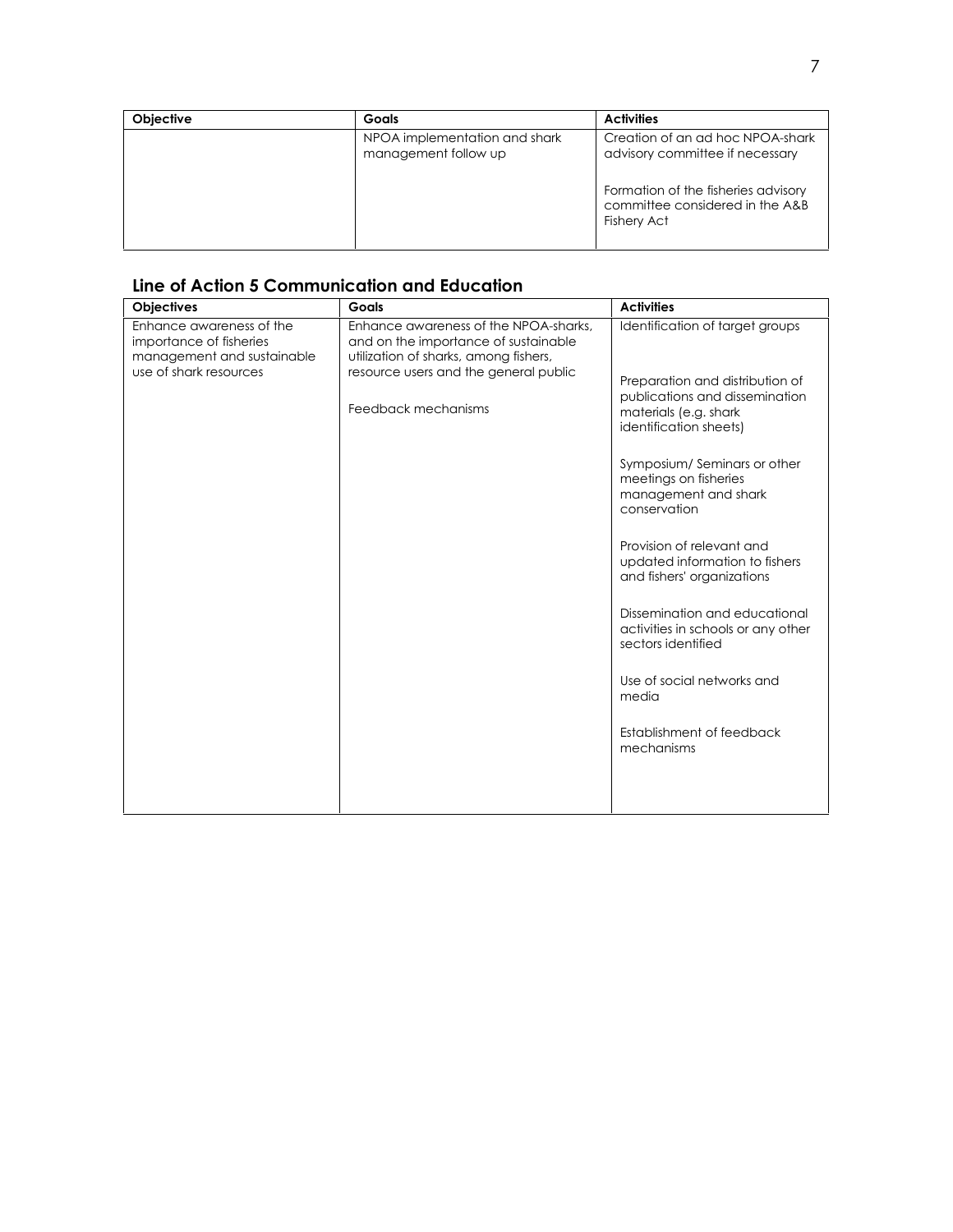## I. Background

The increase of shark<sup>1</sup> fishing and the impact this may have on populations of some species in several areas of the oceans around the world has been a growing concern. The prevailing view is that it is necessary to control shark fisheries and the activities in which sharks may constitute a significant by-catch. Sharks share a number of biological characteristics that make them susceptible to over-utilization. Sharks are predators and many are top-level carnivores. As a result, their abundance is low compared with species at lower trophic levels. Additional aspects of shark biology that make them susceptible to overfishing include late onset of maturity, slow growth rates, low fecundity and reproductive strategies such as giving birth to live young or laying a small number of eggs.

Reflecting this concern, FAO organized an expert meeting in April 1998 in Tokyo, Japan, where an International Plan of Action for the Conservation and Management of Sharks (IPOA-Sharks) was developed. In 1999, FAO, through the Committee on Fisheries, adopted the IPOA-Sharks in response to these growing international concerns about the inherent vulnerability of elasmobranch stocks to overfishing, the demonstrated historical collapse of some shark fisheries and the rapidly increasing shark landings. The IPOA-Sharks requested that all United Nations member countries that captured sharks and their relatives voluntarily prepare national "shark-plans" (NPOAs), which should include monitoring, assessments and management protocols to insure that shark stocks are fished sustainably and that threatened species be conserved (FAO, 1999).

According to FAO (2015) a comprehensive review of the implementation of the IPOA-Sharks by FAO was concluded in 2012 (Fischer *et a*l., 2012). It focused on the 26 top shark-fishing countries, areas and territories as well as 10 RFMOs determined as those reporting at least 1 percent of the global shark catch during the decade from 2000 to 2009. These 26 countries, areas and territories were responsible for 84% of the global shark catches reported to FAO from 2000 to 2009 and the top seven alone were responsible for over half of the global reported shark catches.

Only five (20 percent) of the top 26 shark-fishing countries, areas and territories have not adopted an NPOA Sharks, signed the PSMA or implemented an NPOA IUU. Nonetheless, in quite a few countries the effective implementation of monitoring, control and surveillance schemes is problematic, often because of a lack of human and financial resources (Fischer *et al*., 2012).

<sup>&</sup>lt;sup>1</sup> In the NPOA-Shark context the term "sharks" defines all species of the class Chondrichthyes and includes sharks, skates, rays and chimeras occurring in A&B, unless otherwise noted. The term "shark catch" includes directed, by catch, commercial, recreational and other forms of taking sharks (FAO, 2000). The term "elasmobranch" is also used as equivalent for "sharks".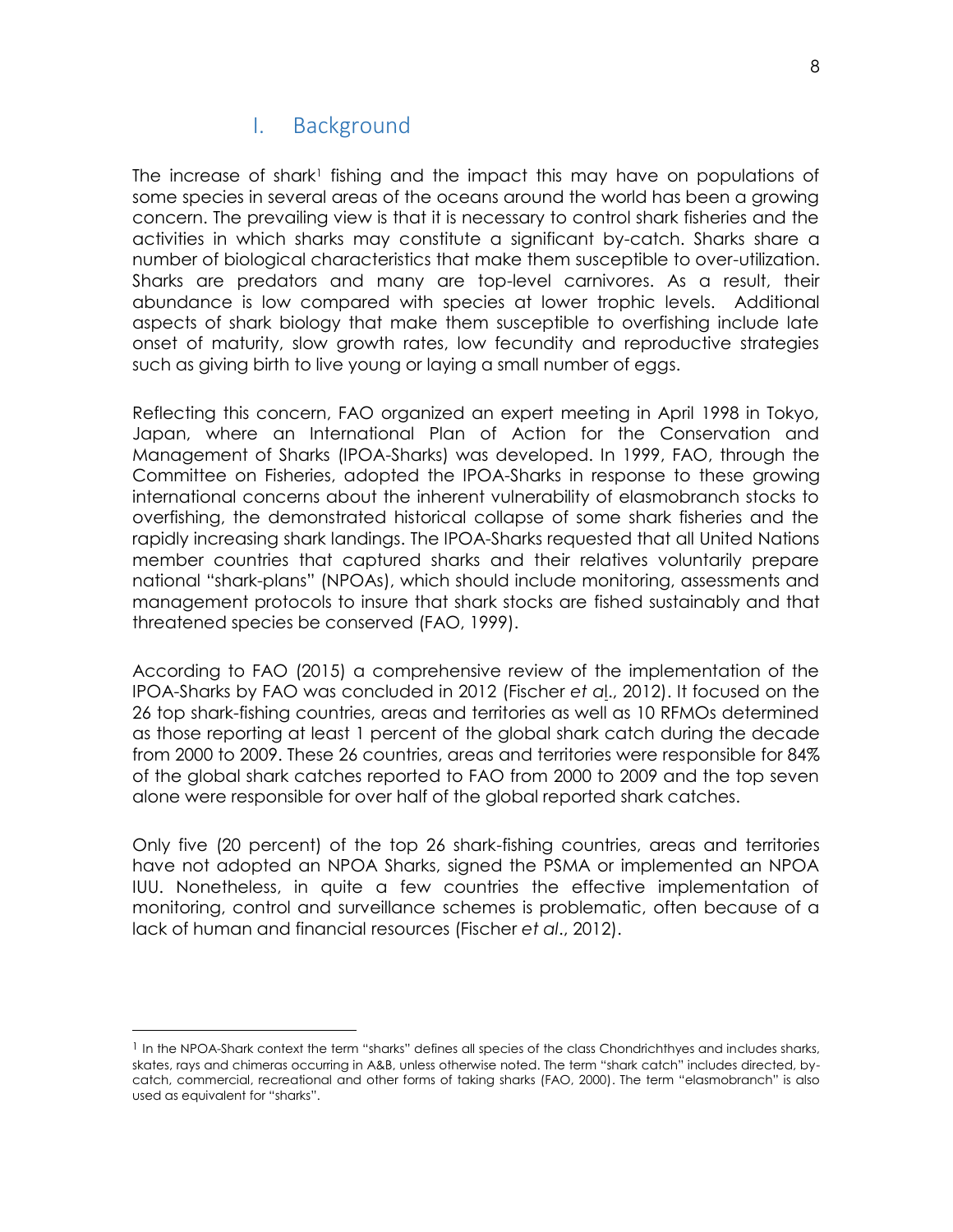A survey to assess the degree of implementation of the IPOA-Sharks by WECAFC<sup>2</sup> member states was conducted in late 2011. As of November 2011, 28% of WECAFC members had developed NPOAs, and a further 7% had any form of fisheries legislation pertaining to elasmobranchs. As it stands, there is no management of elasmobranch fisheries in the vast majority (74%) of the western central Atlantic fisheries area (Brooks, 2013).

As of June 2013, eight species of sharks and all manta rays are included in Appendix II of the Convention on International Trade in Endangered Species of Wild Fauna and Flora (CITES). The list includes the Basking shark (*Cetorhinus maximus*), Whale shark (*Rhincodon typus*), Great white shark (*Carcharodon carcharias*) the Oceanic whitetip shark (*Carcharhinus longimanus*), Porbeagle shark (*Lamna nasus*), Scalloped hammerhead shark (*Sphyrna lewini*), Smooth hammerhead shark (*Sphyrna zygaena*), Great hammerhead shark (*Sphyrna mokarran*) and the Manta rays (Manta spp.). The inclusion of hammerhead sharks took place at the 16<sup>th</sup> Conference of the Parties in 2013. Their inclusion in Appendix II may be of importance where these species interact with small scale fisheries and some of their products can be traded across many countries. Hammerhead sharks are also important because a great deal of the shark by-catch in tropical coastal gillnet fisheries consists of neonates (newborn) and juveniles.

In the Caribbean, regional policy initiatives recommend that governments in the region develop management regimes for the use and conservation of shark resources, in the context of the International Plan of Action for the Conservation and Management of sharks (IPOA-Sharks). This is in recognition of the fact that sharks are caught, sold and consumed by small scale fishers, who operate in multi gear, multi-species fisheries. It is also recommended that fishers' organizations at all levels, be strengthened to become true partners in responsible fisheries management (CNFO, 2014).

In this regard, the Government of Antigua and Barbuda has collaborated with the FAO's Sub-Regional Office for the Caribbean, the Caribbean Network of Fishers Organizations (CNFO) to take the necessary steps in the development of the A&B´s NPOA-Sharks and contribute to the sustainable use of elasmobranchs becoming one of the leading nations in the Caribbean.

## II. Introduction

Sharks, rays and chimeras are important resources from ecological (food chain) and economic (fishing, food, tourism) point of view. These cartilaginous fish belonging to Class Chondrichthyes are divided into two subclasses: Elasmobranchii

<sup>2</sup> Current membership incude Antigua and Barbuda, Bahamas, Barbados, Belize, Brazil, Colombia, Cuba, Dominica, Dominican Republic, European Union, France, Grenada, Guatemala, Guinea, Guyana, Haiti, Honduras, Jamaica, Japan, Mexico, Netherlands, Nicaragua, Panama, Republic of Korea, Saint Kitts and Nevis, Saint Lucia, Saint Vincent and the Grenadines, Spain, Suriname, Trinidad and Tobago, United Kingdom, United States of America, and the Bolivarian Republic of Venezuela.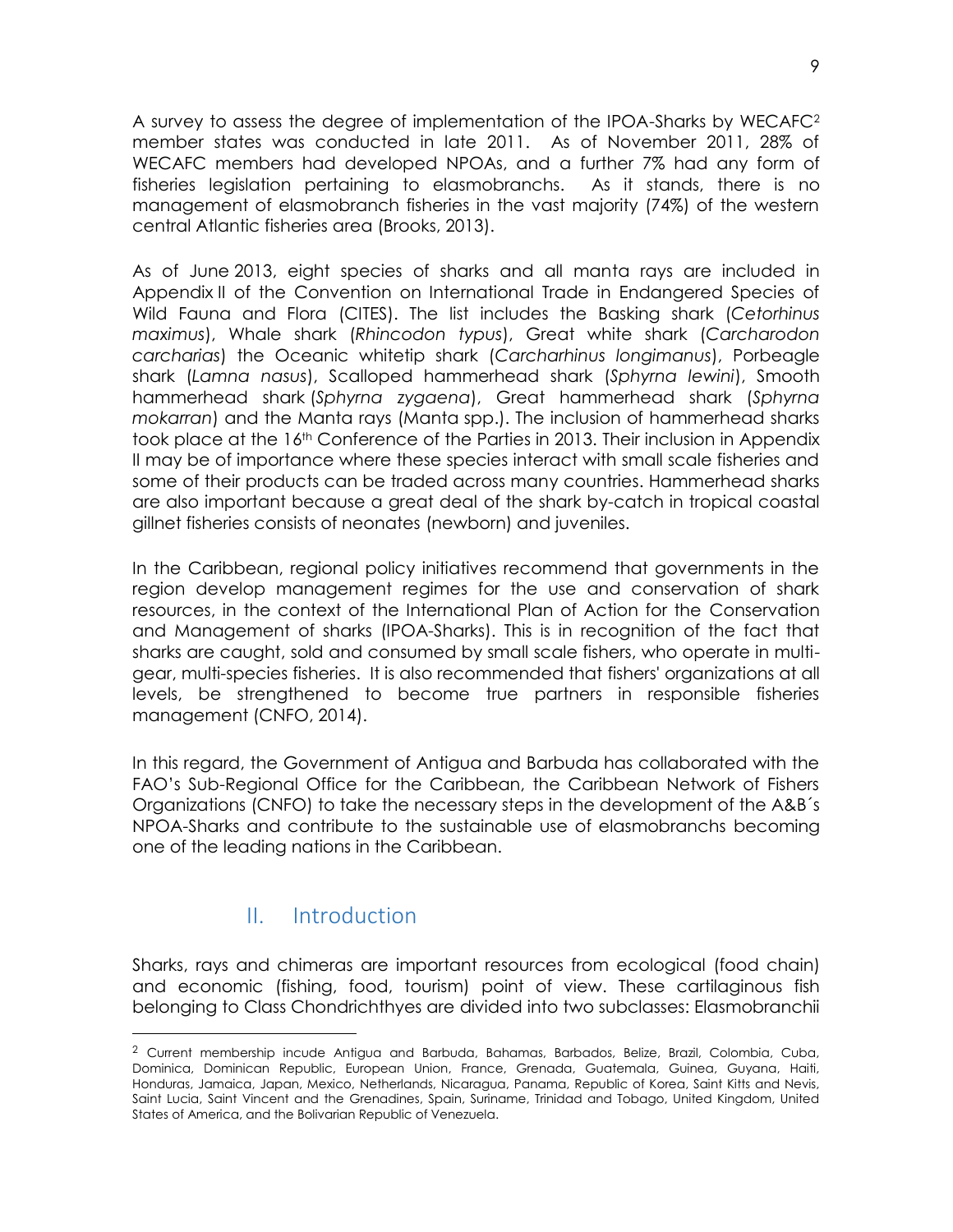(Sharks and rays) and Holocephalii (chimeras). Chondrichthyans have unique biological characteristics and are found as top predators of the food chain of the marine ecosystem. They are of slow growth, long life span, mature at older ages and most of the species have low fecundity, therefore their abundance is relatively small compared with other groups. These characteristics, in addition to the level of fishing effort worldwide, gives us reasons to believe these species may be more vulnerable to fishing pressure than other fish resources.

Catch levels in shark fisheries at a global level are still of great concern which led FAO to develop the International Plan of Action for the Conservation and Management of Sharks (IPOA-Sharks), within the framework of the Code of Conduct for Responsible Fisheries, encouraging countries to develop their own National Plans of Action (NPOA). The guiding principle requires that the States contributing to shark fishing mortality should participate in shark conservation and management since they are a traditional and important source of food, employment and income, and as such they should be utilized sustainably.

Sharks and rays generally have a relatively low economic value, making them of low priority in terms of research and conservation needs, while demand for some of their products, such as fins, is very high and encourages increased exploitation. Despite the great ecological, social and economic importance of sharks, in general terms there is limited knowledge about their current state; studies and research are scarce, isolated and discontinuous in time. Lack of information is a major barrier to proper assessment of shark resources for management purposes.

Another important aspect to be considered is the involvement of resource users / stakeholders in the fishery management process. Any initiative for shark management and conservation is more likely to be successful if fishers, entrepreneurs, tourism stakeholders, environmental NGOs and others are involved and participate in joint efforts with government institutions. Since many shark species are also migratory and shared among countries, international cooperation and coordination is also needed.

## 1. Description of the prevailing state of sharks stocks in Antigua and Barbuda

Antigua and Barbuda established itself as an archipelagic state in 1982 with a 12 nautical mile territorial sea, an Exclusive Economic Zone (EEZ) and a Fishery Zone of 200 nautical miles. The full extent of the EEZ is unknown since negotiations with neighboring states have not been completed.

It is estimated that Antigua and Barbuda has a total shelf area of 3,568 km<sup>2</sup> . This includes the Antigua and Barbuda shelf (3,400 km2), South Bank (40 km2), a section of Anguilla shelf (7 km2), Redonda shelf (98 km2), Havers Shoal (5 km2) and a section of St. Christopher and Nevis shelf (18 km2). The Antigua and Barbuda shelf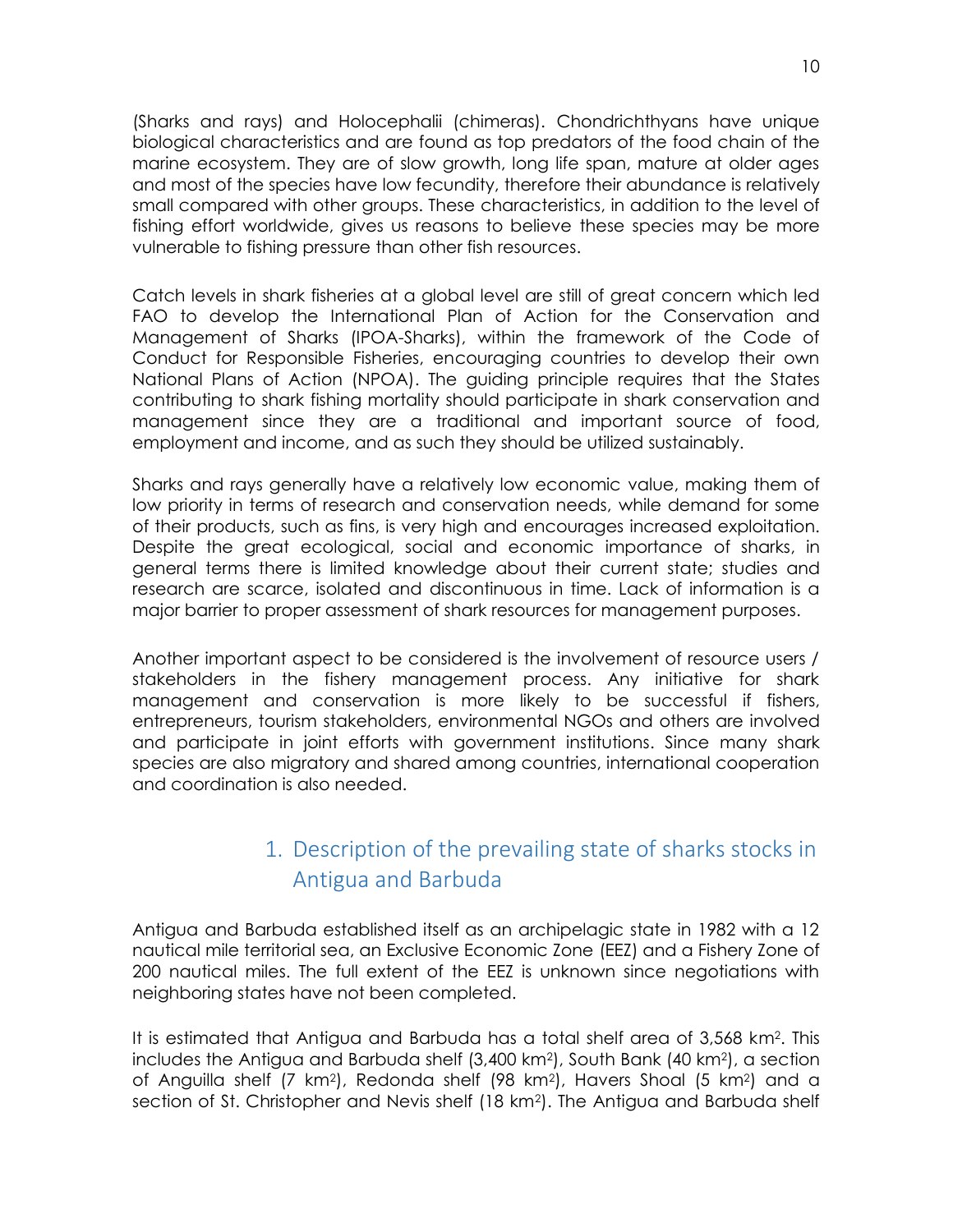that both islands emerge from is one of the largest in the Eastern Caribbean. These relatively extensive fishing grounds support a substantial demersal resource of reef fish, Gastropoda (e.g., Queen conch) and Crustacea (e.g., Caribbean spiny lobster). Based on the most conservative of estimates from various sources, including the Fisheries Division, these resources could provide an annual sustainable yield of between 3,409 and 6,585 metric tons. Current production is line with the fore mentioned maximum sustainable yield estimates; in 2012, the demersal resource yielded 5,426 metric tons (live weight) and accounted for 91% of the total ex-vessel value of production (EC\$54.79 million). For the same period, the fisheries sector contributed to 2% of the national GDP (in current prices).

In addition to these demersal resources, seasonal large pelagic species, (e.g., tunas, dolphinfishes, wahoos and billfishes) pass through the waters of Antigua and Barbuda. Even though the extent of these resources is not fully known, the consensus of opinion is that most are not fully utilized. In 2012, production of large pelagics was estimated at 100 metric tons. The large pelagics not only offer great potential for the expansion of the capture fishery but also the sport fishing or recreational fishery.

There are about 40 private sport fishing vessels operating in Antigua and Barbuda, including 10 commercial charters. The Antigua and Barbuda Sport Fishing Association sponsors an international billfish tournament annually, which attracts about 30 to 40 entrants from neighboring islands. To-date no valuation of the contribution of the sport fishery has been conducted.

At the end of 2012, there were 1,635 registered fishers engaged in the sector, with 754 (approximately 46%) classified as full-time. Of the registered fishers, 849 were actively fishing, which is about 2% of the national labor force. An addition 50 individuals were employed in an underdeveloped processing sector. The high energy cost associated with processing and storage, and inadequate access to capital has curtailed the development of this area. In terms of employment, values should be taken as conservative estimates since the fisheries sector acts as a "safety-net" for other economic activities (i.e., a large proportion of fishers are also employed in the construction and tourism sectors), hence downturns in these areas of employment can impact on fishing effort. In terms of level of dependency on fishing, the community of Codrington, Barbuda, has the highest, with 1 in every 4 persons economically supported by the export-oriented spiny lobster fishery.

The fishing fleet of Antigua and Barbuda has undergone significant modernization. Old sloops and dories have been gradually replaced by modern fiberglass launches and pirogues with the latest fishing equipment (global positioning system, depth sounder, etc.). While there have been significant improvements in terms of vessel construction and fishing technology, traps or "fish pot" used to target the demersals remain the dominant gear due to the extensive nature of the island shelf. In 2012, trap fishing vessels comprised 30% of the active fishing fleet of 339 vessels.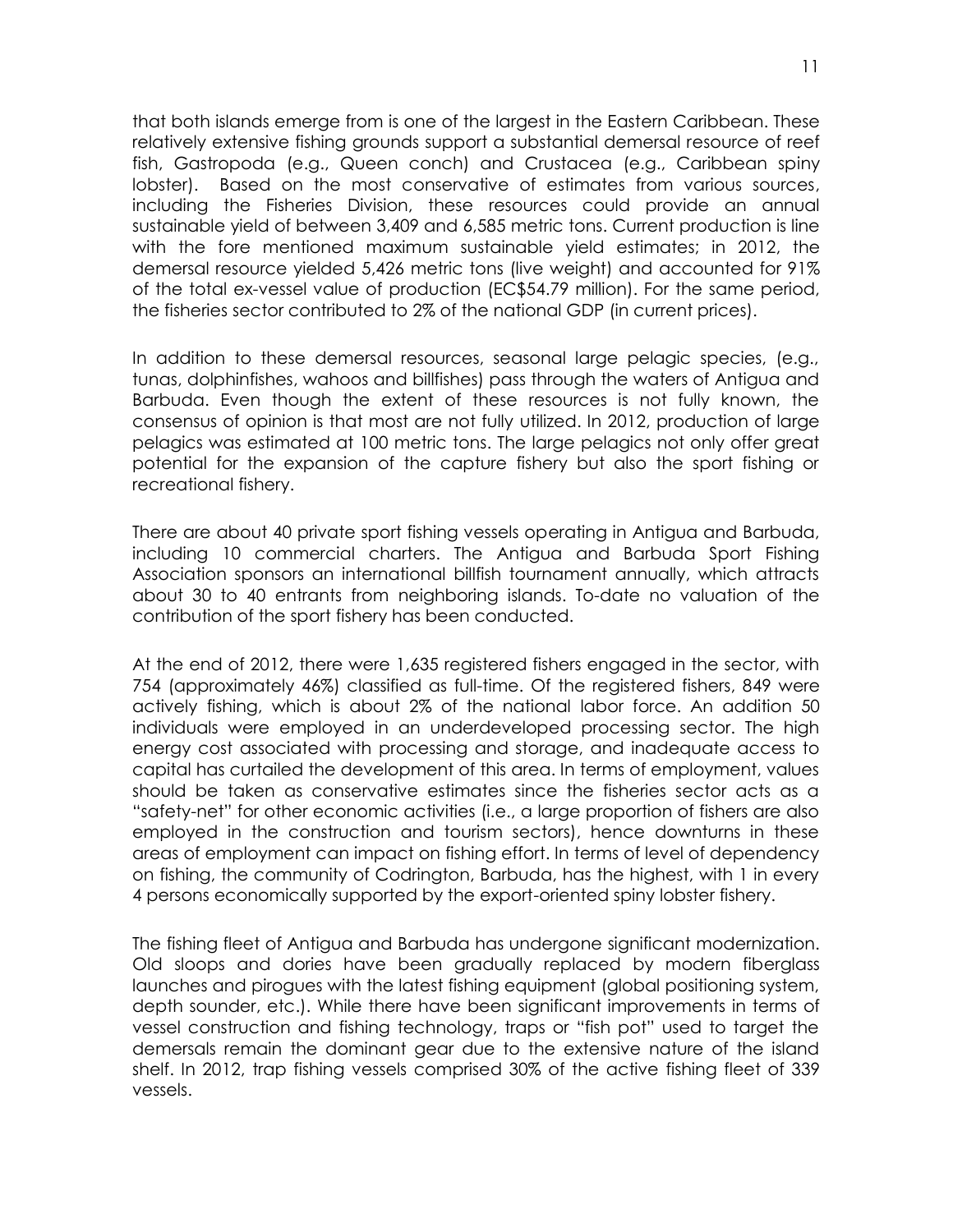In terms of exports, the contribution of the fisheries sector to foreign exchange earnings has decreased significantly since the formation of the single European Market on1993, when legislation governing the production of food was harmonized throughout the European Community. For example, in 1990, the domestic export of seafood from Antigua and Barbuda was 183 metric tons; export has decreased to 83 metric tons in 2010. Despite the decline in exports, the European Union remains the main market, with as much as 84% of the lobsters landed in Barbuda being shipped to the French territories in the region.

Regarding regional shark fisheries, the Western Central Atlantic Fisheries area encompasses the tropical and sub-tropical western Atlantic, the Gulf of Mexico and the Caribbean, including the territorial waters of Antigua and Barbuda. The majority of coastal, pelagic and deep-water elasmobranch stocks likely to be encountered in the waters of Antiqua and Barbuda are found within this fisheries area. Many species endemic to the region are trans-boundary in nature, meaning their natural life history straddles the EEZs of many nations, and in many cases, the high seas. As such, regional management of elasmobranch resources is as important as national management, for the sustainable exploitation of elasmobranch resources in Antigua and Barbuda.

The total catch of elasmobranchs in the Western Central Atlantic Fisheries Area has mirrored trends in the global catch, with the exception of a more defined increase in catch from 1980 to 1985 (Figure 1). Over the last ten years (1991-2011), total elasmobranch catch in the Western Atlantic Fisheries Area represents 3.43% of the total global catch reported to the FAO (Brooks, 2013). Antigua and Barbuda first started reporting elasmobranch landings in 2001 (Figure 2), landing a mean of 34 metric tons annually since records began. This low reported catch ranks Antigua and Barbuda at number 17 of 22 WECAFC nations that contribute to shark mortality within the fishing area (Brooks, 2013). In 2012, 50 metric tons (live weight) of sharks were landed at an ex-vessel value of EC\$0.6 million.



Figure 1. - Elasmobranch landings in the Western Central Atlantic Fisheries Area (from Brooks, 2013)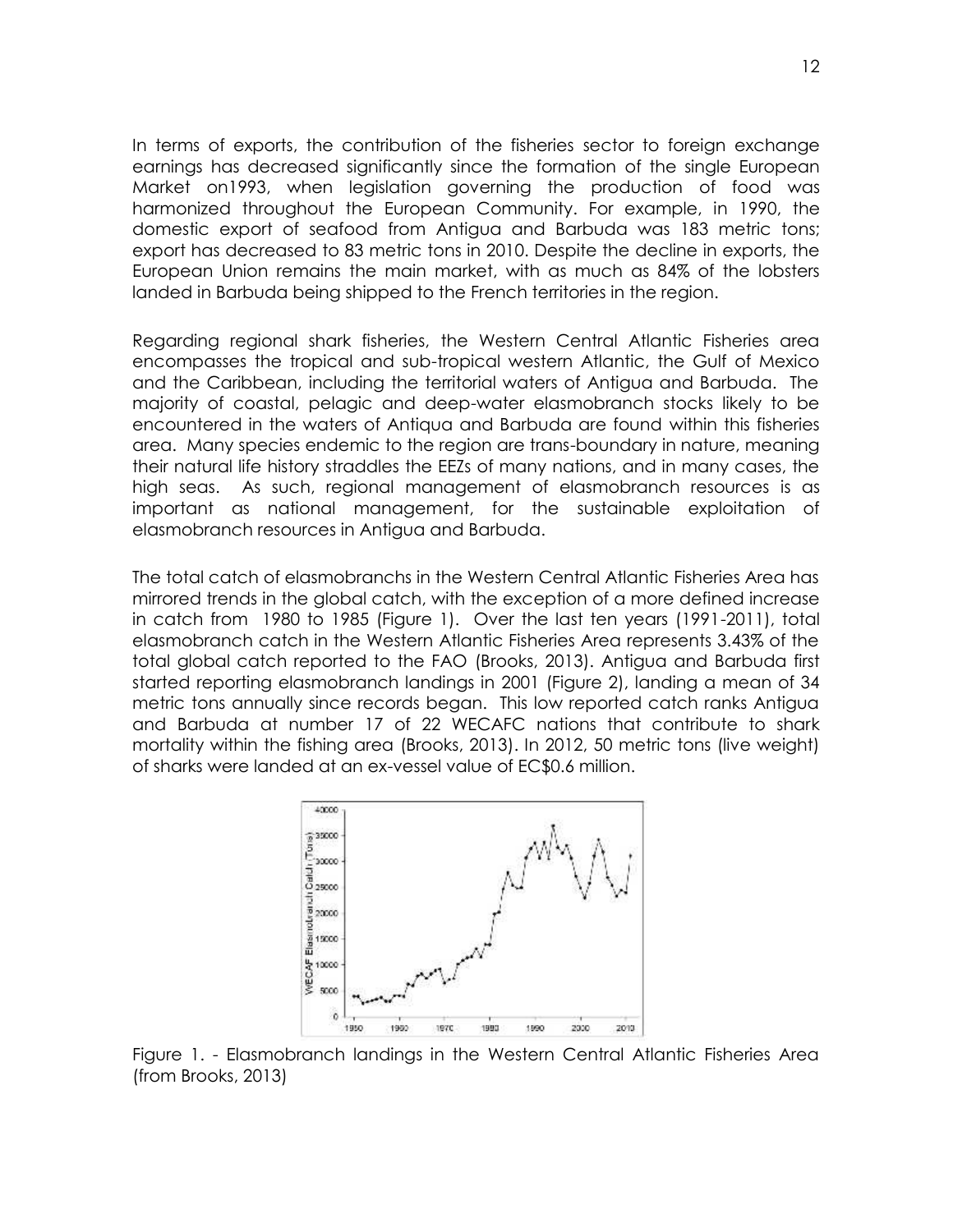

Figure 2. Reported Elasmobranch catch from Antigua and Barbuda 1995 – 2011 (from Brooks, 2013)

As part of collaborative research between Antigua and Barbuda Fisheries Division and the Caribbean Network of Fisherfolk Organization (CNFO, 2014), results of60 interviews carried out at the end of 2012 (4 from recreational fishers, 35 from commercial fishers, 11 from conch and lobster fishers, and 10 from dive operators) indicated that

- 38.3% perceived a decline in shark abundance, while 56.67% indicated that shark abundance was stable or had increased.
- The most commonly sighted species, starting with most often sighted, were Nurse Shark (*Gynglimostoma cirratum*), Blacktip Shark (*Carcharhinus limbatus*), Tiger Shark (*Galeocerdo cuvieri*), Lemon Shark (*Negaprion brevirostris*), Caribbean Reef Shark (*Carcharhinus perezi*), Hammerhead Shark (probably *Sphyrna gilberti*, *S. lewini, S. mokarran*, *S.tiburo* and *S. zygaena*), Bull Shark (*Carcharhinus leucas*) and the Sixgill Shark (Hexanchus *spp*.).
- Fishers using gillnets, hook and line, vertical longlines and traps caught sharks, while no spear fisher caught sharks.
- 80% of commercial fishers caught sharks and the most commonly captured were Tiger Shark, Nurse Shark, Blacktip Shark, Lemon Shark, Caribbean Reef Shark, Hammerhead Shark, Sixgill Shark. Least commonly captured was the Bull Shark.
- Commercial fishers sold dressed shark carcasses for prices ranging from EC\$2.00 to EC\$12.00, but the fins were discarded.

There is an established shark fishery in Antigua and Barbuda, however, its scale and diversity is challenging to quantify given the limited data. The fishery is subsistence to artisanal in nature with sharks being landed for their meat rather than the potentially higher economic returns associated with the fins; the liver is occasionally used in traditional medicine such as shark oil Landed sharks (mainly juvenile *G. cirratum* and *C. perezi*) are incidental catch of the trap and inshore gillnet fishery respectively. Fishers generally try to exclude sharks from their gear given their impact on their catch (e.g., bitten fish in traps and nets) and damage caused to gear (e.g., ripped nets and holes in traps). To minimize losses, the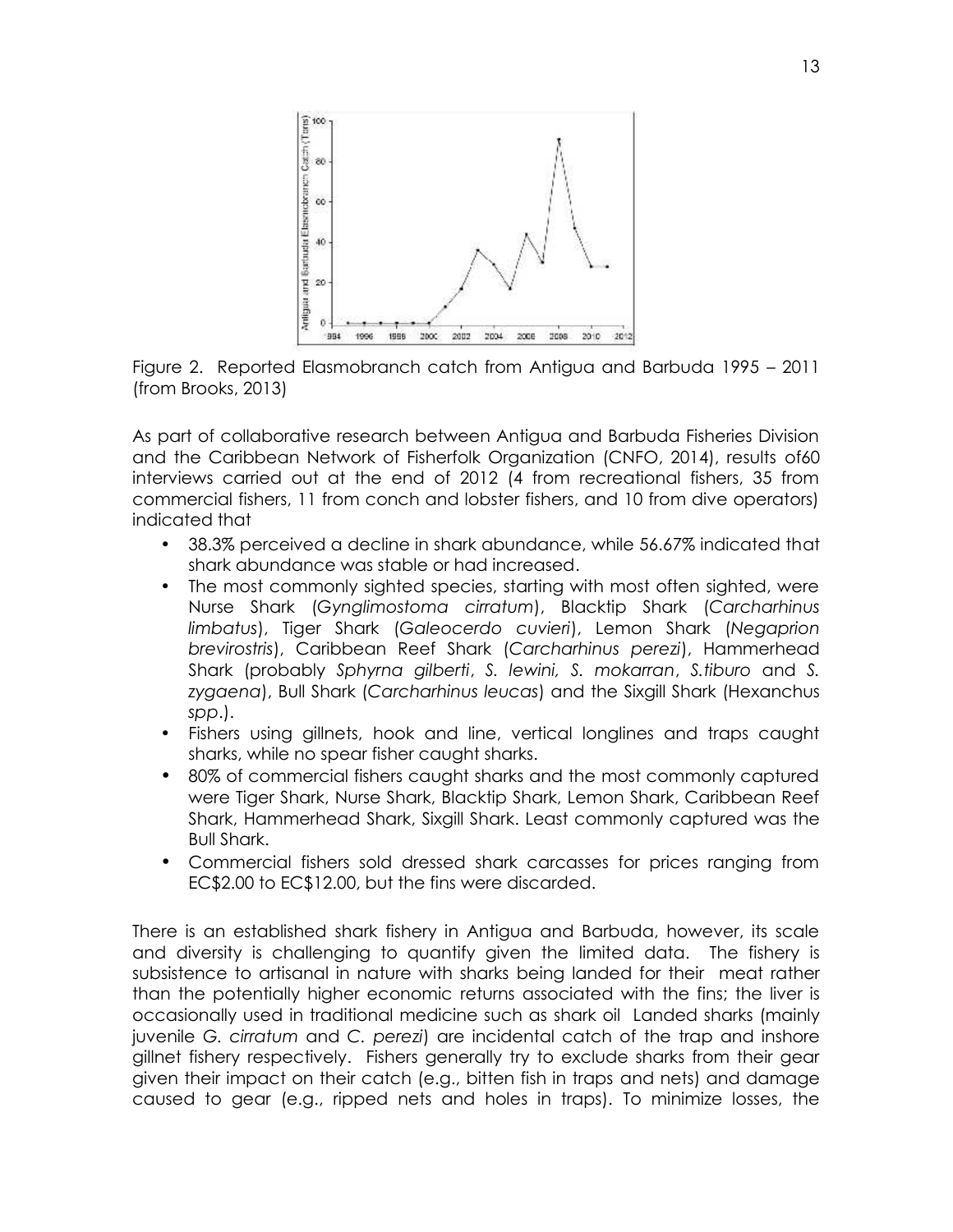entrance of traps is typically reinforced with additional wattle or steel to exclude large sharks and soak-time for nets are minimized to limit damage. According to the Fisheries Regulations 2013, a net cannot remain in place in the sea for longer than four consecutive hours; this done to minimize the gear impact on nontarget species (marine turtles, sharks, etc.) Note incidental catch of neonate and juvenile segments of a population can have an impact on the abundance of a species that may not be immediately apparent until the breeding stock has depleted. Given the longevity of elasmobranchs, this can be many years (Brooks, 2013).

An item of particular concern is the lack of specific management regulations regarding elasmobranch, if any entrepreneurial fisherfolk identify the Asian fin trade as a new market. The current legislation, the Fisheries Act 2006, allows the Minister to: make new regulations for the conservation and management of any particular fishery; prescribe prohibited methods; regulate the catching and utilization of fish taken incidentally; and provide for the control or prohibition of the import and export of fish. Administratively, export of fish and fishery products require the approval of the Chief Fisheries Officer with respect to customs procedures. While harvesting of sharks solely for their fins is not currently a practice in Antigua and Barbuda fishery, the threat exists given the high retail value of fins in the Asian market; prices has reached as high as US\$700 per kg or US\$320 per lb. (Clarke 2004).

Another distinctive feature in A&B is shark ecotourism where one tour operator, Stingray City, has been in operation since 2002. This operator offers interactions with up to fifty southern stingrays (*Dasyatis americana*) predominantly for tourists arriving by cruise ship, but also catering to hotel guests and local Antiguans. The owner estimates that over 20,000 people visit stingray city annually and it is rated as one of the main attractions of Antigua and Barbuda. Other similar interactions are common in other countries in the Caribbean (The Bahamas and Cayman Islands). The potential for expanding this industry is perceived as positive because of the generated revenues, although protocols and guidelines must be developed.

## 2. Principles of the Plan

The IPOA-Sharks defines the guiding principles for the development of an NPOA- Sharks. These are:

**Participation**. Stakeholders that contribute to fishing mortality on a species or stock or those in shark-related activities should participate in its management.

*Sustaining stocks*. Management and conservation strategies should aim to keep total fishing mortality for each stock within sustainable levels by applying the precautionary approach.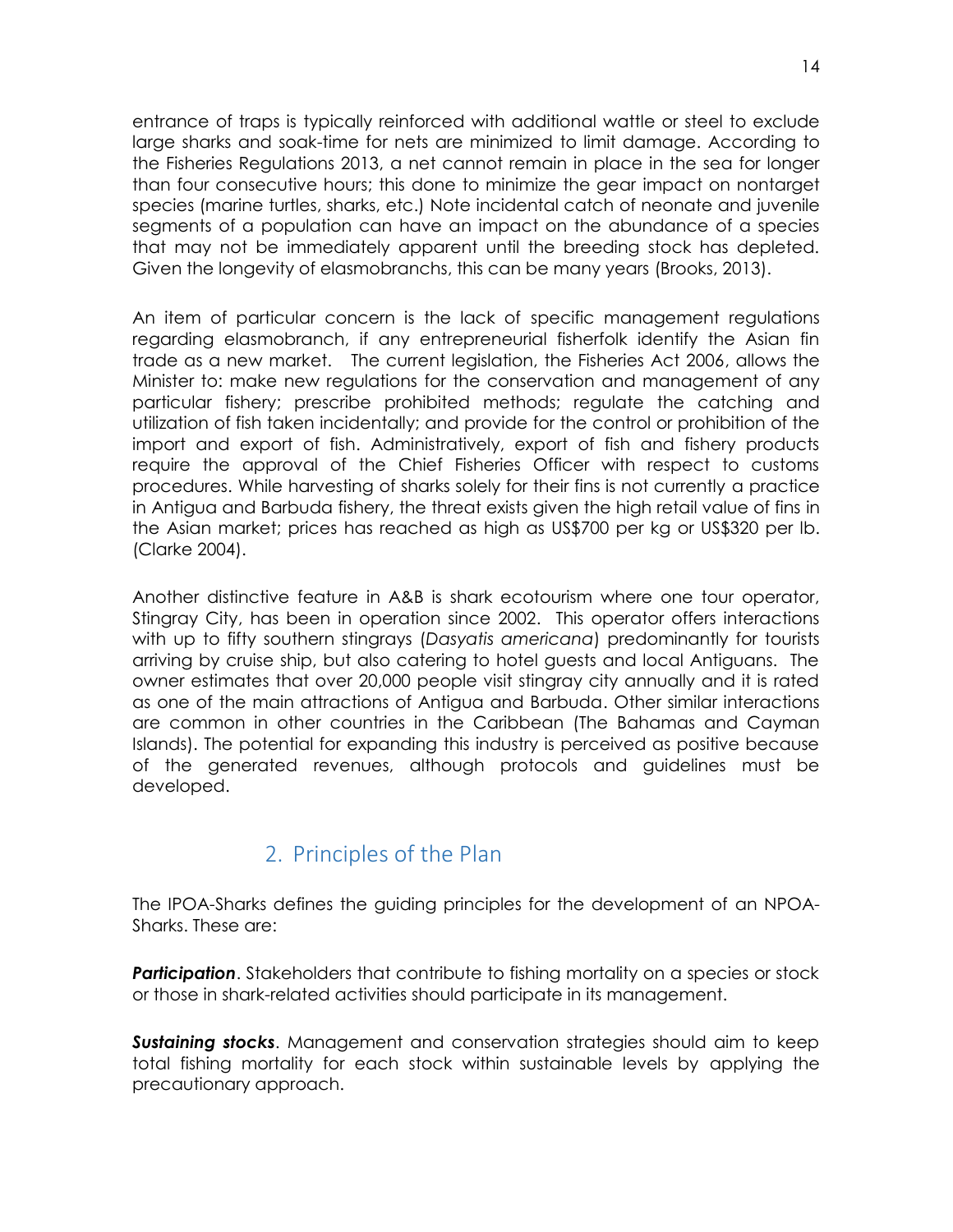*Nutritional and socio-economic considerations*. Management and conservation objectives and strategies should recognize that shark fisheries or shark-related activities may be a traditional and important source of food, employment and/or income. Such activities should be managed on a sustainable basis to provide a continued source of food, employment and income to local communities.

In addition, the following principles are also included:

*Adoption of the Precautionary Approach***.** Because fishing sharks down to unsustainable levels may occur rapidly and recovery can take decades for many species, successful management of shark fisheries should be based on the precautionary approach in which measures are implemented proactively before overfishing occurs. FAO (2000) pointed out that the low productivity of shark stocks in general, the particularly low productivity of some species of shark, and naturally small population size or rarity of some species of shark implies that the precautionary approach is most applicable to this group of fishes. Their stocks can often be rapidly depleted to very levels and be slow to recover from the effects of overfishing. Controls should be implemented early during the developmental phases of fisheries taking sharks and other chondrichthyan species.

*Adoption of the Ecosystem Approach to Fisheries (EAF).* Commercial and recreational fisheries exhibit numerous regional distinctions and differences such as: target species, incidental species, by-catch and by-catch mortality, geographic location, gear, season, weather, vessel characteristics, and shark species present. Consequently, each fishery poses different levels of risk to elasmobranch populations with regard to directed or incidental catches or by catch, and commercial or recreational fisheries. Other economic activities as tourism, maritime transport may also have an effect. Therefore, as it is defined by FAO, the EAF strives to balance diverse societal objectives, by taking into account the knowledge and uncertainties about biotic, abiotic and human components of ecosystems and their interactions and applying an integrated approach to fisheries within ecologically meaningful boundaries.

## 3. Objectives of the Shark Plan

The Antigua and Barbuda Sharks NPOA strives to secure sharks national biodiversity conservation and manage fisheries and/or other economic activities where sharks, rays and chimeras inhabiting marine waters of the country interact, are target or by catch species.

The plan will also implement the aims identified in the International Plan of action for Sharks as provided by FAO:

• Ensure that shark catches from directed and non-directed fisheries are sustainable;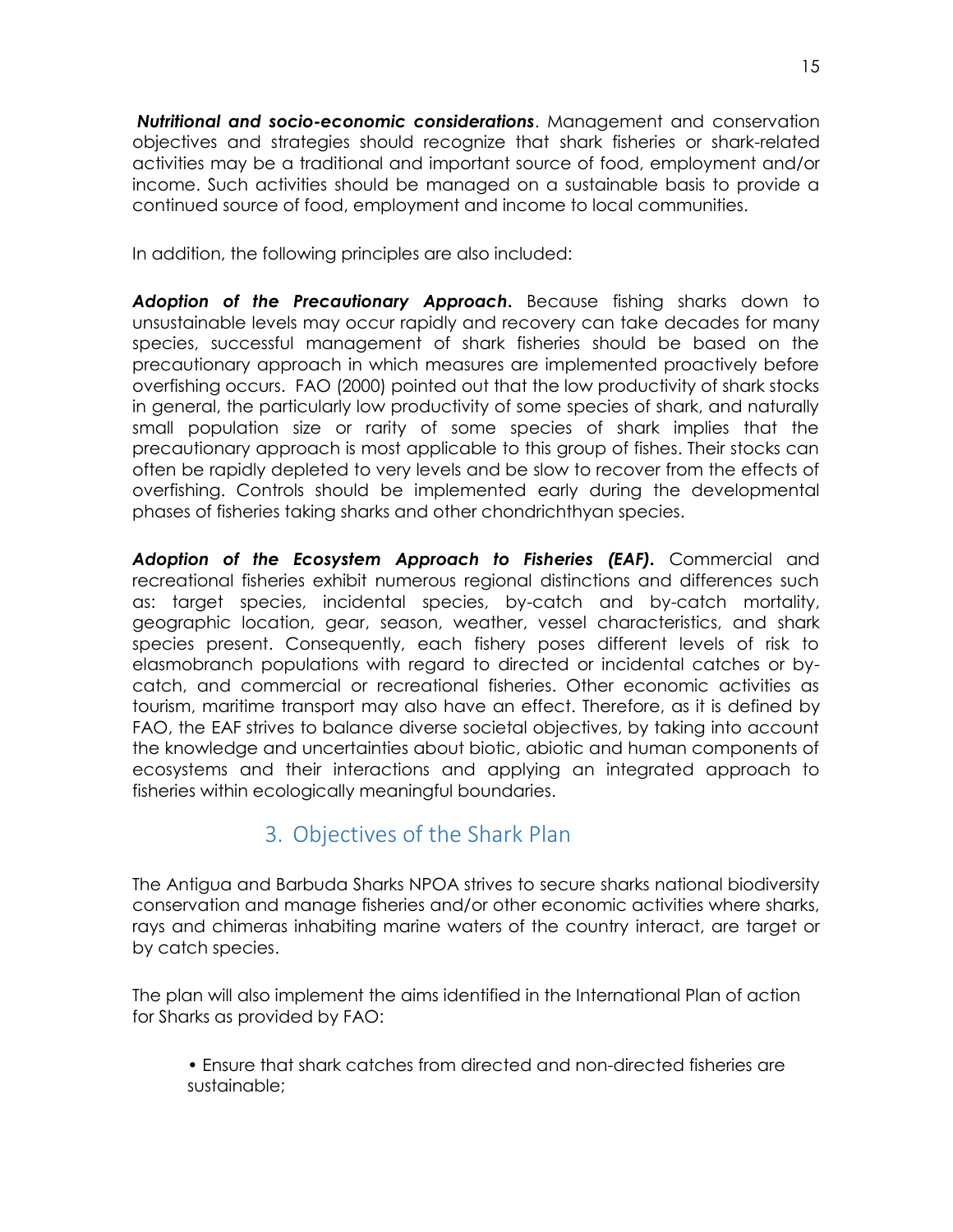• Assess threats to shark populations, determine and protect critical habitats and implement harvesting strategies consistent with the principles of biological sustainability and rational long-term economic use;

• Identify and provide special attention, in particular to vulnerable or threatened shark stocks;

• Improve and develop frameworks for establishing and coordinating effective consultation involving all stakeholders;

• Minimize unutilized incidental catches of sharks;

• Contribute to the protection of biodiversity and ecosystem structure and function;

• Minimize waste and discards from shark catches in accordance with article 7.2.2. (g) of the Code of Conduct for Responsible Fisheries (for example, requiring the retention of sharks from which fins are removed);

• Encourage full use of dead sharks;

• Facilitate improved species-specific catch and landings data and monitoring of shark catches;

• Facilitate the identification and reporting of species-specific biological and trade data.

The Government of Antigua and Barbuda should ensure that the implementation of the NPOA for shark conservation is consistent with the obligations and commitments adopted in international agreements and treaties relevant to the topic e.g., the Convention on the Biological Diversity(CBD), the Convention on International Trade in Endangered Species of Wild Fauna and Flora (CITES), the Convention on the Conservation of Migratory Species of Wild Animals (CMS) as well as with the Caribbean Community Common Fisheries Policy (CCCFP).

This NPOA has been developed by the Fisheries Division of the Ministry of Agriculture, Lands, Fisheries and Barbuda Affairs, in consultation with stakeholders, to fulfill the national responsibility of the Antigua and Barbuda. Although shark landings do not constitute a large portion of the A&B landings the sustainability of shark stocks is of international concern. In addition, overfishing of sharks can occur rapidly with extended periods required to rebuild. Furthermore, the depletion of traditionally higher-value species can lead to increased directed fishing on sharks. By participating and by supporting the adoption of the NPOA, Antigua and Barbuda has committed to ensuring that shark fisheries or shark related activities (tourism and recreational fishing) are sustainable.

## 4. Scope of the Plan

The National Action Plan is a planning and management tool that specifies the goals, targets and activities considered relevant to cover shark conservation at the national level bearing in mind the indicators and means of verification. It represents an effort to generate inter-sectorial synergies aimed at enabling the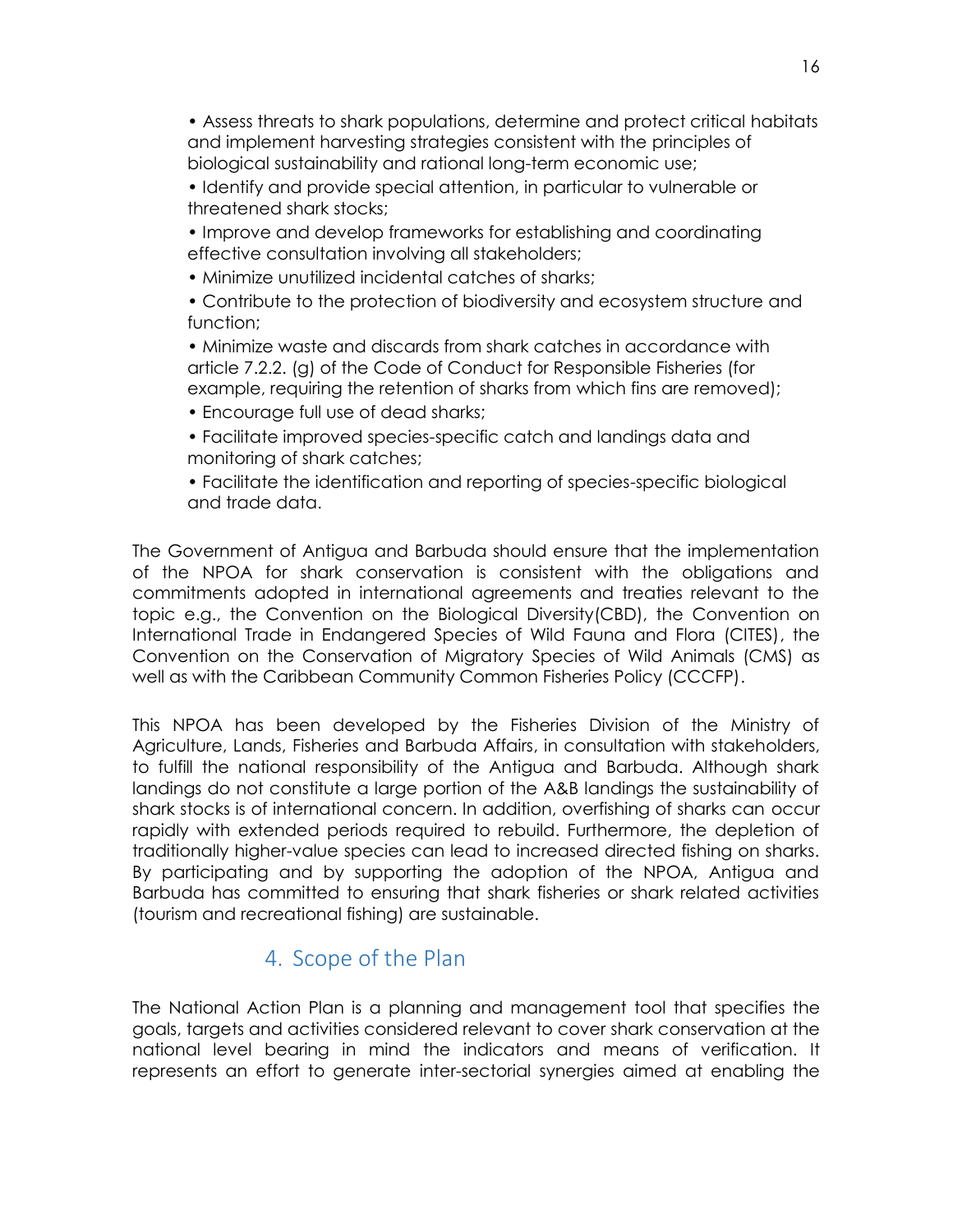viability and sustainability of the current and/or new shark management initiatives in the nation.

The National Action Plan will apply on a voluntary basis to all fishing activities, storage, transport, marketing and research carried out on shark species and their derivatives, as appropriate, in Antigua and Barbuda EEZ and territorial sea where there is national jurisdiction in accordance with international laws and treaties, as well as species taken by A&B-flagged vessels fishing in extra-territorial waters, if any, subject to the rules that may apply other States, organizations or competent regional or sub-regional arrangements.

The NPOA-Sharks is an operational plan. It is a record of both actions already underway and recommendations for actions that could enhance the conservation and management of sharks in Antigua and Barbuda.

The NPOA-Sharks will be reviewed and revised periodically to ensure on-going effectiveness of Antigua and Barbuda's efforts to address the conservation and management of shark species.

## 5. Procedures for NPOA implementation, follow up and review

The National Plan is designed as a planning and management tool, consisting of short, medium and long term goals whose achievement and development involves multiple sequential or simultaneous steps.

Considering the number and diversity of the proposed targets, it is necessary to prioritize the goals and activities establishing the corresponding implementation schedule. For this purpose a public-private NPOA coordinating committee will be set up, if needed. This committee will define the necessary working programs to be implemented and may adjust or modify the contents of the shark-NPOA (objectives, goals, activities, etc.) depending on its progress or new available information. This committee will also seek the necessary funds for implementation

The public-private NPOA advisory committee will be also set up as a discussion forum for the NPOA review. These cooperative efforts will be guided by the plan of action whose progress and implementation will be subject to regular review and evaluation on a yearly basis. Prioritization of activities and budget of the Plan will be determined by the shark advisory group that it will be created

## 6. Strategies for achieving objectives.

The following lines of actions were identified for the NPOA-sharks: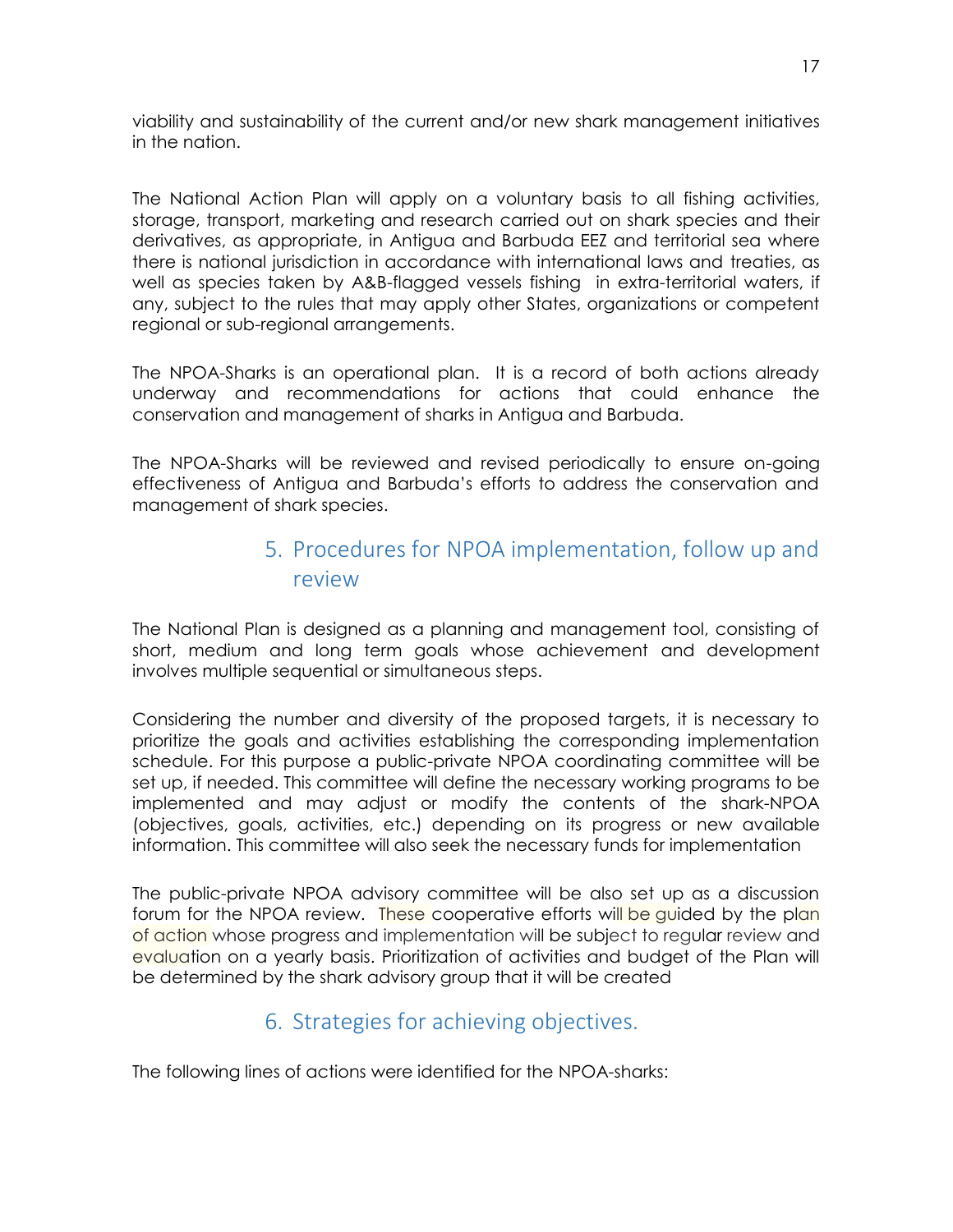- 6. Fisheries Research
- 7. Monitoring
- 8. Responsible fishing practices, governance and legislation
- 9. Participation
- 10. Education and communication

These lines of actions link the objectives which are made operational through proposed goals and activities identified for their achievement. It is used as a control system indicator the means of verification and assumptions. The presentation of the Plan is done through a logical framework matrix.

For the above mentioned the following terms are then defined:

#### **Objective:** strategic purpose

**Goal**: operational purpose, time bounded and measurable

The plan has two types of goals:

- 1. Result-oriented goals
- 2. Action-oriented goals that target the following three areas:
	- i) enhance knowledge and understanding of specific areas;
	- ii) develop and strengthen initiatives and specific sectorial projects;
	- iii) support the development and implementation of national initiatives through inter-sectorial coordination and collaboration.

**Activities**: Actions or tasks that must be implemented to meet the goal within the set deadline.

**Indicators**: The unit that allows to assess whether a goal has been achieved. The indicators provide the basis for monitoring and evaluation.

**Means of verification**: are the sources of information that allow to assess the indicators.

**Assumptions**: external situations and conditions that are outside the control of the plan. The achievement of goals depends on whether or not assumptions hold true.

#### Line of Action 1 Fisheries Research

Adaptive and participatory shark research is needed to generate information for decision-making and adjustments made as more information is available on sharks biology, their population dynamics, the ecosystem and socioeconomics. Conservation and management of sharks require to make use of the best information available, including scientific information, for proper decision making. Therefore, the priority is to ensure that key fishery aspects, e.g. biological and environmental, capture technology and socioeconomics, are properly focused. The incorporation of fishers and other stakeholders´ knowledge will also be properly addressed.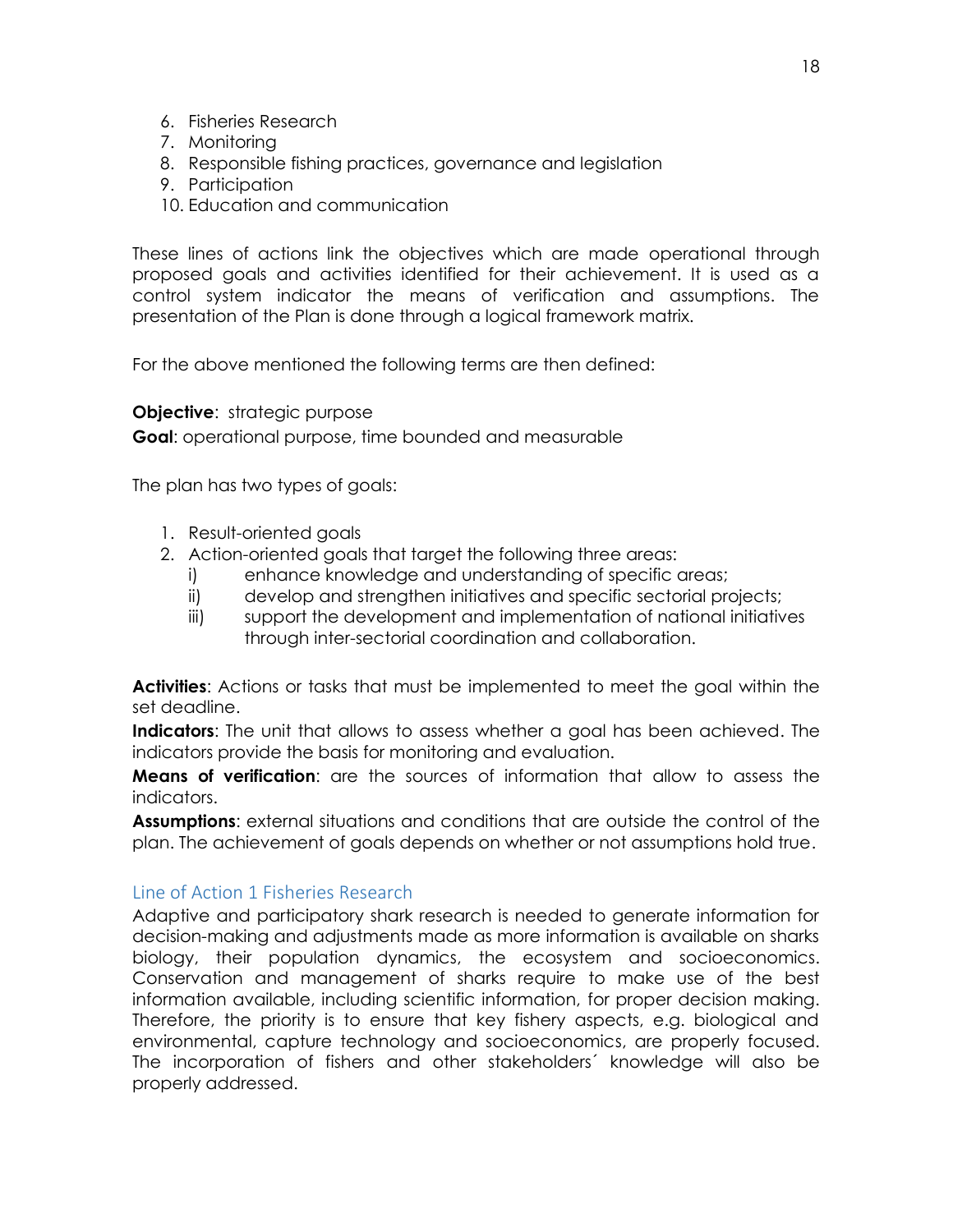Management of shark resources for sustainable use involves the control of the fishing mortality by limiting fishing effort and the use of management tools such as minimum sizes, the provisions on mesh/hooks size and closed areas and seasons.

| Objective                                                                                                                                                                          | Goals                                                                                                                                                                         | <b>Activities</b>                                                                                                                                                                                                                                                                                                                                                                                                                                                                       | <b>Indicators</b>                                                                                                                                                                                                                  | <b>Means of</b>                                                                                                                                                                                                                                                                                                                                                                           | <b>Assumptions</b>                                                                                                                                                                                                              |
|------------------------------------------------------------------------------------------------------------------------------------------------------------------------------------|-------------------------------------------------------------------------------------------------------------------------------------------------------------------------------|-----------------------------------------------------------------------------------------------------------------------------------------------------------------------------------------------------------------------------------------------------------------------------------------------------------------------------------------------------------------------------------------------------------------------------------------------------------------------------------------|------------------------------------------------------------------------------------------------------------------------------------------------------------------------------------------------------------------------------------|-------------------------------------------------------------------------------------------------------------------------------------------------------------------------------------------------------------------------------------------------------------------------------------------------------------------------------------------------------------------------------------------|---------------------------------------------------------------------------------------------------------------------------------------------------------------------------------------------------------------------------------|
|                                                                                                                                                                                    |                                                                                                                                                                               |                                                                                                                                                                                                                                                                                                                                                                                                                                                                                         |                                                                                                                                                                                                                                    | Verification                                                                                                                                                                                                                                                                                                                                                                              |                                                                                                                                                                                                                                 |
| Develop<br>shark<br>research<br>programs<br>under the<br>ecosystem<br>approach to                                                                                                  | Shark research<br>program on<br>shark taxonomy<br>and<br>identification,<br>shark biology,<br>their                                                                           | Creation of a<br>national shark<br>scientific working<br>group/<br>appointment of a<br>shark national<br>focal point as                                                                                                                                                                                                                                                                                                                                                                 | Research programs<br>developed and<br>implemented<br>A shark working group/<br>national focal point in                                                                                                                             | Research<br>database in<br>place<br>Research<br>reports                                                                                                                                                                                                                                                                                                                                   | Financial<br>support<br>available<br>Political<br>willingness for                                                                                                                                                               |
| fisheries to be<br>the<br>foundation<br>upon which<br>the Fisheries<br>Division will<br>obtain good<br>data and<br>information<br>for decision<br>making on<br>shark<br>management | ecosystems and<br>the<br>environment<br>Development<br>of socio<br>economic<br>research<br>programs<br>Incorporation of<br>fishers and<br>other<br>stakeholders'<br>knowledge | appropriate<br>Training on shark<br>identification<br>Selectivity studies<br>on fishing gears if<br>needed<br>At sea/ dockside<br>regular sampling<br>programs of shark<br>catch/ landings<br>Implementation of<br>a socio economic<br>research program<br>Identification of<br>potential nursery<br>and breeding<br>areas<br>Development of<br>collaborative<br>partnerships<br>Establishment of<br>mechanisms for<br>incorporating<br>fishers and other<br>stakeholders'<br>knowledge | place and<br>implemented as<br>appropriate<br>Number of workshops<br>on shark identification<br>and sampling<br>Number of<br>Nursery/breeding areas<br>identified<br>Number of research<br>papers/reports<br>Meetings with fishers | Management<br>measures<br>recommended<br>for<br>implementation<br>Research<br>programs<br>implemented<br>Trained staff on<br>shark research<br>available<br>Institutions/<br>Organizations<br>supporting the<br>Fisheries<br>Division in<br>training and<br>research<br>programs<br>Feedback<br>mechanisms in<br>place<br>Fishers and<br>other<br>stakeholders<br>knowledge<br>documented | implementation<br>Research<br>protocols in<br>place and staff<br>available<br>Other<br>institutions and<br>organizations<br>available and<br>willing to<br>contribute<br><b>Fishers</b><br>willingness to<br>share<br>knowledge |
| Provide easy<br>access to<br>information<br>on shark<br>fisheries by<br>fishery<br>scientists                                                                                      | A shark national<br>database in<br>place to be<br>easily accessed<br>by fishery<br>scientists and<br>other<br>stakeholders                                                    | Creation of a<br>national shark<br>database and<br>users' rules<br>Establishment of<br>mechanisms for<br>incorporating<br>fishers and others<br>stakeholders'<br>knowledge                                                                                                                                                                                                                                                                                                              | Database<br>implemented<br>Rules of access                                                                                                                                                                                         | Access to the<br>shark database<br>in place and<br>implemented<br>Feedback<br>mechanisms in<br>place                                                                                                                                                                                                                                                                                      | Institutions and<br>scientists willing<br>to share data<br>and<br>information on<br>shark fisheries<br>Fishers and<br>other<br><i>stakeholders</i><br>willingness to                                                            |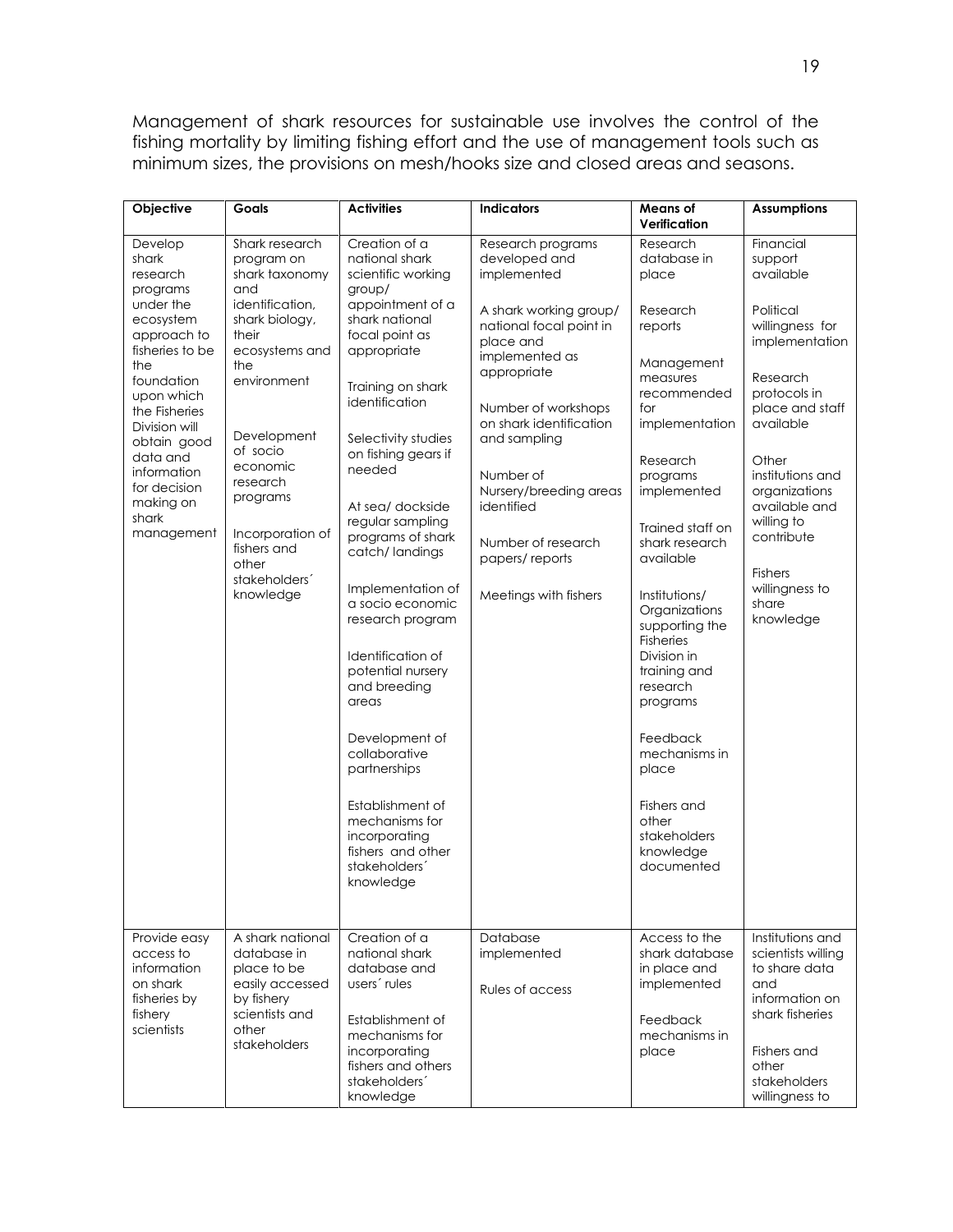| Obiective | Goals | <b>Activities</b> | Indicators | Means of<br>Verification | <b>Assumptions</b> |
|-----------|-------|-------------------|------------|--------------------------|--------------------|
|           |       |                   |            |                          | participate        |

#### Line of Action 2 Monitoring

Ensuring sustainable fisheries requires precision in stock assessment and models, both of which require the collection or access to up-to-date statistics, e.g. catches broken down by species, area and gear, as well as some measure of fishing effort. Well informed formulation of policy, the elaboration of plans and the management of fisheries and aquaculture, relies on the collection of basic data on fishers, catches, fishing effort, prices, values and other related information, such as size at capture and length frequencies of target species (FAO, 2001)

| <b>Objectives</b>                                 | Goals                                                                                                        | <b>Activities</b>                                                                                                                                                                                                                                                                                                                                                                                        | <b>Indicators</b>                                                                                                      | Means of<br>Verification                                                                                                                                                                                                             | <b>Assumptions</b>                                                                                                                                               |
|---------------------------------------------------|--------------------------------------------------------------------------------------------------------------|----------------------------------------------------------------------------------------------------------------------------------------------------------------------------------------------------------------------------------------------------------------------------------------------------------------------------------------------------------------------------------------------------------|------------------------------------------------------------------------------------------------------------------------|--------------------------------------------------------------------------------------------------------------------------------------------------------------------------------------------------------------------------------------|------------------------------------------------------------------------------------------------------------------------------------------------------------------|
| Development<br>of a shark<br>monitoring<br>system | A control<br>system through<br>an export<br>certification<br>scheme with<br>identification of<br>the species | Develop legal<br>framework and<br>procedural<br>mechanisms as<br>appropriate<br>Develop<br>species<br>identification<br>procedures<br>Training of staff<br>on shark<br>identification of<br>shark and by-<br>products<br>exported,<br>including staff<br>from other<br>institutions<br>Preparation<br>and signing of<br>an Moll<br>between the<br><b>Fisheries Division</b><br>and Customs<br>Department | Control system<br>implemented<br>Number of<br>species<br>registered<br>Number of<br>training<br>workshops and<br>staff | Exports register<br>and database<br>Export records<br>Species<br>identification<br>procedures and<br>trained staff in<br>place<br>Legal<br>framework and<br>procedural<br>mechanisms in<br>place<br>MoU signed<br>and<br>implemented | Legal<br>framework in<br>place<br>The control<br>system is useful<br>for the<br>regulatory<br>entities<br>Customs<br>department<br>willingness to<br>sign an MoU |
|                                                   | Shark export<br>database                                                                                     | <b>Build historical</b><br>data series<br>Set up an<br>export register<br>system                                                                                                                                                                                                                                                                                                                         | Export register<br>implemented                                                                                         | Export records<br>Historical<br>exports<br>database                                                                                                                                                                                  |                                                                                                                                                                  |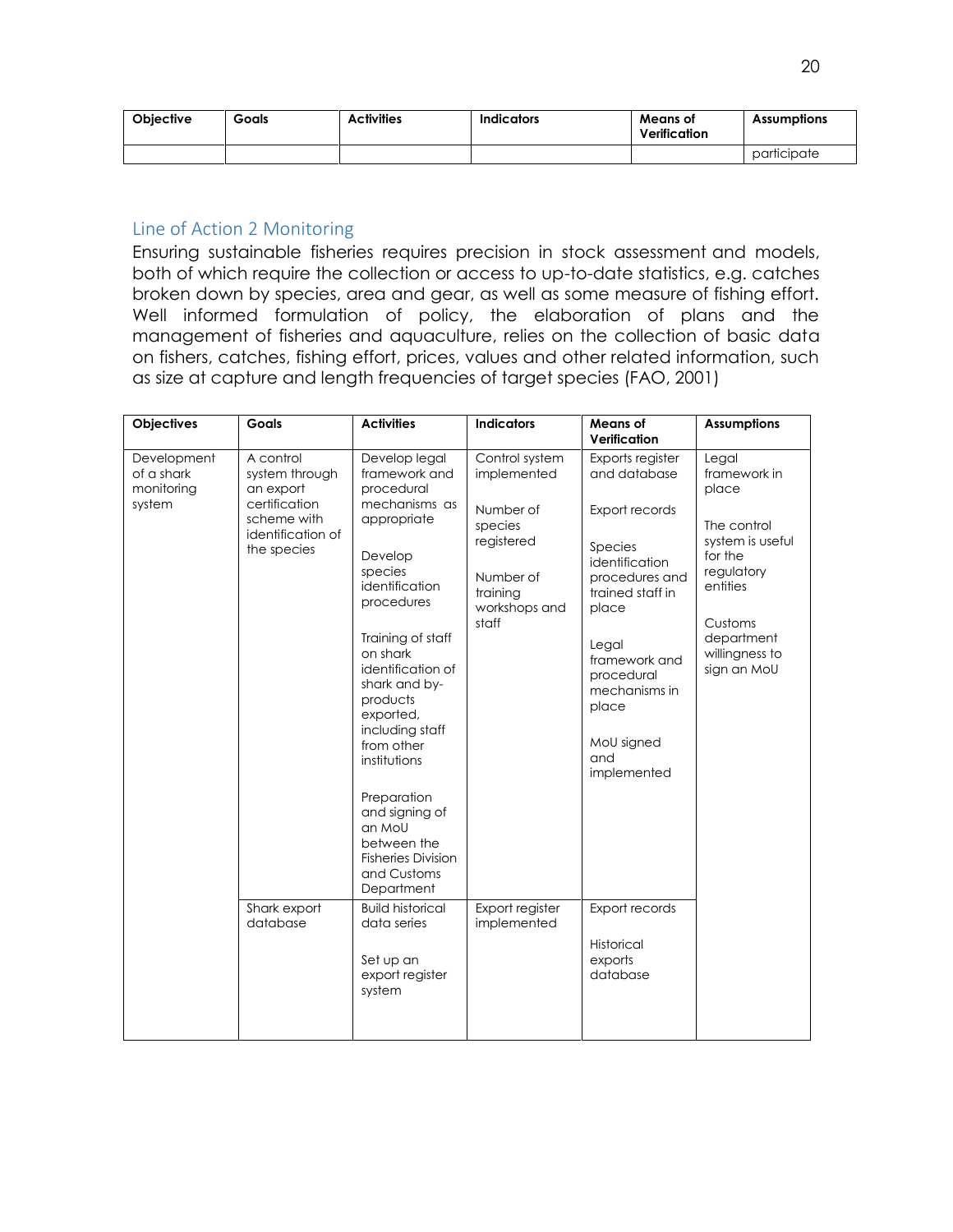| Objectives | Goals                                                                                                  | <b>Activities</b>                                                                                                                                                                                                                                                                                                                                                                                                                             | <b>Indicators</b>                                                                                                                                                                                                                                                                                                                               | <b>Means of</b><br>Verification                                                                                                                                                         | <b>Assumptions</b>                                                                                               |
|------------|--------------------------------------------------------------------------------------------------------|-----------------------------------------------------------------------------------------------------------------------------------------------------------------------------------------------------------------------------------------------------------------------------------------------------------------------------------------------------------------------------------------------------------------------------------------------|-------------------------------------------------------------------------------------------------------------------------------------------------------------------------------------------------------------------------------------------------------------------------------------------------------------------------------------------------|-----------------------------------------------------------------------------------------------------------------------------------------------------------------------------------------|------------------------------------------------------------------------------------------------------------------|
|            | Catch/landings<br>data series of<br>shark target<br>species and by<br>catch/discards<br>as appropriate | Develop a<br>shark catch/<br>landings and by<br>catch<br>database as<br>appropriate<br>Training of<br>fishery<br>inspectors on<br>shark<br>identification<br>(whole shark,<br>fins, carcasses<br>or other<br>derivatives)<br>Develop<br>sampling<br>procedures for<br>shark by-catch<br>estimates if<br>needed<br>Implementation<br>of fishery<br>logbooks on<br>board<br>At sea-<br>observers<br>and/or<br>dockside<br>monitoring<br>program | Shark catch<br>and by catch<br>statistics<br>Number of<br>shark species<br>registered for<br>statistical<br>purposes<br><i>(Statistics</i><br>broken down<br>by species)<br>Number of<br>training<br>workshops and<br>staff<br>Estimation of<br>shark by-catch<br>Statistics in<br>place and<br>updated<br>Number of<br>logbooks<br>implemented | Yearbook of<br>fishery statistics<br>Logbooks<br>provided to the<br>authorities<br>Workshop<br>reports<br>Papers and<br>reports<br>Potential at sea<br>observers<br>program in<br>place | <b>Fishers</b><br>willingness to<br>provide<br>logbooks<br>Financial<br>support I in<br>place<br>Staff available |
|            | Fishing effort<br>data collection                                                                      | Development<br>of a shark<br>fishing effort<br>database if<br>appropriate                                                                                                                                                                                                                                                                                                                                                                     | Fishing effort<br>statistics<br>Fishing permits/<br>licenses                                                                                                                                                                                                                                                                                    | Yearbook of<br>fishery statistics<br>Vessels register<br>Permits register                                                                                                               | Vessel register in<br>place                                                                                      |

#### Line of Action 3 Responsible Fishing Practices, Governance and Legislation

Sustainability of the fisheries and the shark species should be the priority of fisheries management since it is a basic condition for obtaining benefits from the activity. Fisheries management would not be complete if there is no legal framework in place and legal support to underpin the various fisheries management measures. In the case of sharks, the scope of the fisheries regulations is not clear as long as many shark species are migratory, expressing the additional need for international regulation measures and coordination. In the particular case of Antigua and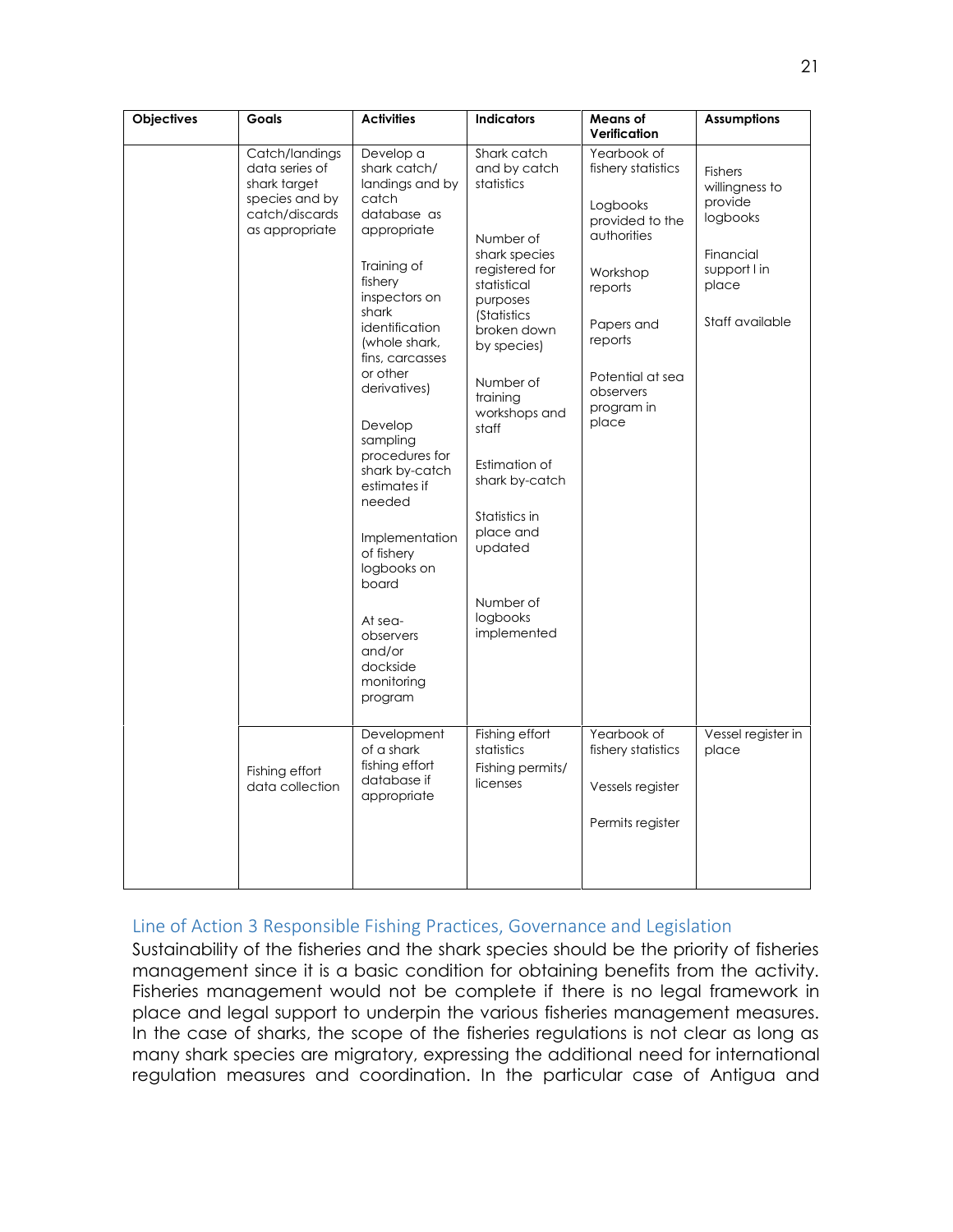Barbuda the development of the shark ecotourism industry shall be properly addressed.

| Objective                                                                                                                                                                                 | Goals                                                                                                                                                                        | <b>Activities</b>                                                                                                                           | <b>Indicators</b>                                                                                                                                      | <b>Means of</b>                                                                           | <b>Assumptions</b>                                                                                                                                                                                                                                                                                |
|-------------------------------------------------------------------------------------------------------------------------------------------------------------------------------------------|------------------------------------------------------------------------------------------------------------------------------------------------------------------------------|---------------------------------------------------------------------------------------------------------------------------------------------|--------------------------------------------------------------------------------------------------------------------------------------------------------|-------------------------------------------------------------------------------------------|---------------------------------------------------------------------------------------------------------------------------------------------------------------------------------------------------------------------------------------------------------------------------------------------------|
|                                                                                                                                                                                           |                                                                                                                                                                              |                                                                                                                                             |                                                                                                                                                        | Verification                                                                              |                                                                                                                                                                                                                                                                                                   |
| Regulate shark<br>fisheries based<br>on<br>conservation<br>standards<br>appropriate to<br>their biology,<br>population<br>dynamics and<br>the<br>socioeconomic<br>and local<br>conditions | Implement<br>conservation<br>measures to<br>regulate shark<br>catches based<br>on appropriate<br>reference<br>points                                                         | Set reference points<br>for target shark<br>species<br>management if<br>needed<br>Set catch quotas for<br>target shark species<br>if needed | Number of<br>regulations<br>agreed and<br>adopted<br>Reference<br>points<br>identified<br>Catch quotas                                                 | Official<br>publications<br>(Gazette)                                                     | Knowledge<br>and data on<br>the biology of<br>the shark<br>species<br>available<br>Socio<br>economic data<br>and fishers<br>'knowledge<br>incorporated<br>Appropriate<br>shark stock<br>assessment<br>models<br>available                                                                         |
| Manage areas<br>that are critical<br>to the life cycle<br>and survival of<br>shark species, if<br>any                                                                                     | Management<br>of sharks nursery<br>and/or<br>breeding<br>grounds                                                                                                             | Establishment of the<br>selected<br>management areas<br>and implementation<br>follow up and<br>monitoring                                   | Number of<br>areas under<br>management<br>and/or<br>selected,<br>implemented<br>and monitored                                                          | Publication in<br>the Official<br>Gazette<br>Research<br>reports<br>Monitoring<br>reports | Studies of the<br>shark species<br>that require<br>special<br>protection in<br>place and<br>available<br>Studies of the<br>areas identified<br>as critical for<br>shark<br>protection in<br>place and<br>available<br>Technical<br>feasibility and<br>capacity to<br>manage the<br>areas in place |
| Recover shark<br>populations in<br>danger of<br>extinction or<br>near critical<br>sustainability<br>thresholds, if<br>any                                                                 | Implementation<br>of specific<br>programs and<br>measures to<br>ensure the<br>recovery of the<br>populations in<br>danger of<br>extinction or<br>near critical<br>thresholds | Develop and<br>implement programs<br>to recover shark<br>species considered<br>to be in danger or<br>near critical<br>thresholds            | Number of<br>regulations<br>adopted and<br>implemented<br>to protect<br>shark species<br>in danger or<br>near critical<br>sustainability<br>thresholds | Publications of<br>regulations and<br>species in the<br><b>Official Gazette</b>           | Knowledge<br>and data on<br>the biology<br>and fisheries of<br>the shark<br>species<br>involved<br>available<br>Appropriate<br>biological                                                                                                                                                         |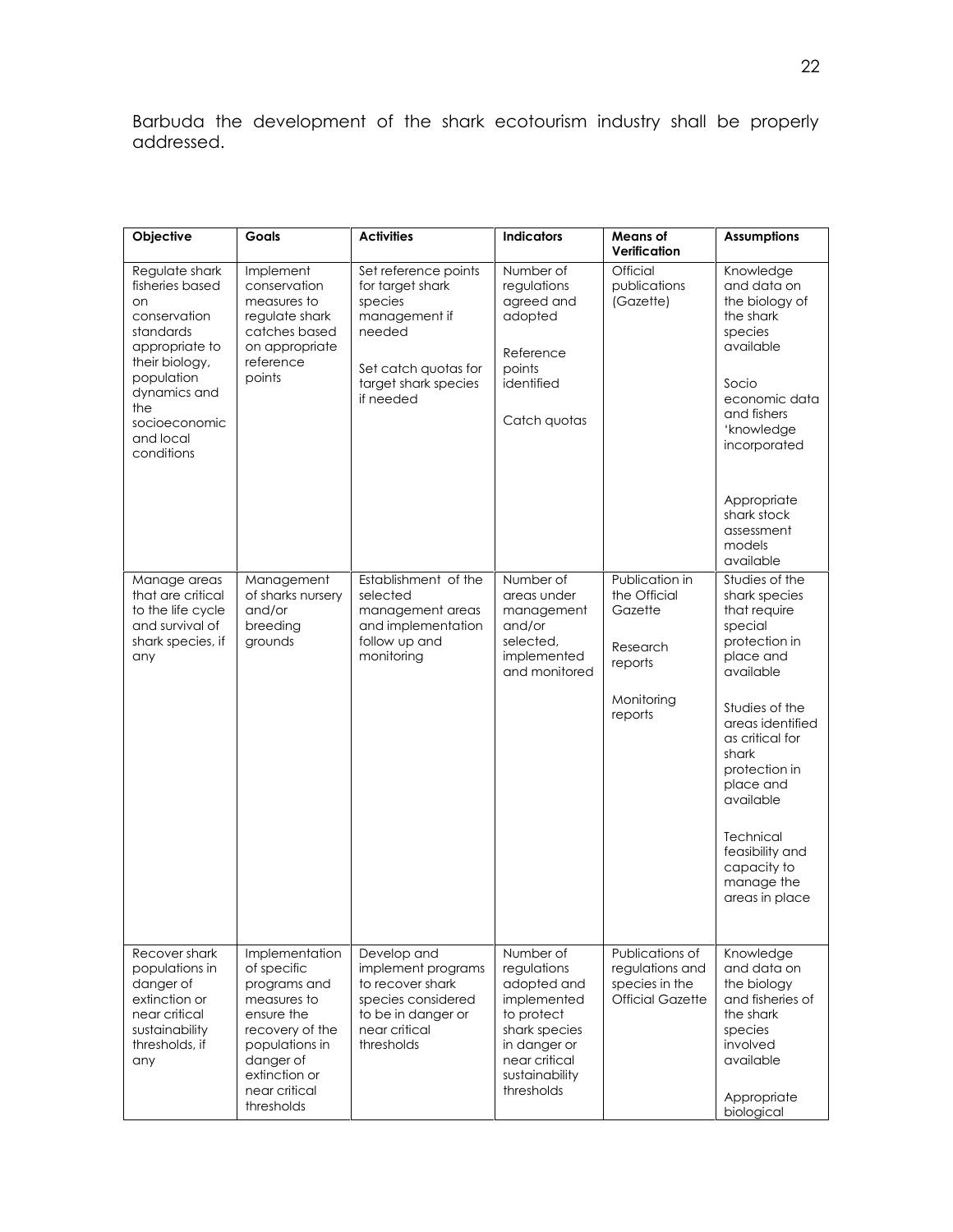| Objective                                                                                                                                       | Goals                                                                                                                                                                                    | <b>Activities</b>                                                                                                                                                                                          | <b>Indicators</b>                                                                                                                | <b>Means of</b><br>Verification                                                          | <b>Assumptions</b>                                                                            |
|-------------------------------------------------------------------------------------------------------------------------------------------------|------------------------------------------------------------------------------------------------------------------------------------------------------------------------------------------|------------------------------------------------------------------------------------------------------------------------------------------------------------------------------------------------------------|----------------------------------------------------------------------------------------------------------------------------------|------------------------------------------------------------------------------------------|-----------------------------------------------------------------------------------------------|
|                                                                                                                                                 |                                                                                                                                                                                          |                                                                                                                                                                                                            |                                                                                                                                  |                                                                                          | reference<br>points for the<br>shark species<br>under<br>management<br>available              |
|                                                                                                                                                 |                                                                                                                                                                                          |                                                                                                                                                                                                            |                                                                                                                                  |                                                                                          | Shark stock<br>assessments<br>available                                                       |
|                                                                                                                                                 |                                                                                                                                                                                          |                                                                                                                                                                                                            |                                                                                                                                  |                                                                                          | Classification of<br>the species in<br>danger based<br>on reliable<br>data and<br>information |
| Join and adopt<br>international<br>agreements for<br>the<br>conservation of<br>sharks, in<br>particular<br>oceanic and<br>deep water<br>species | <b>Become State</b><br>Party of<br>international<br>agreements for<br>the<br>conservation of<br>sharks, in<br>particular<br>oceanic and<br>deep water<br>species in the<br>Caribbean Sea | Develop multi o<br>binational<br>Agreements for the<br>conservation of<br>shark species, in<br>particular highly<br>migratory or from<br>shared stocks<br>among different<br>countries in the<br>Caribbean | Agreements,<br>Conventions<br>and any<br>international<br>arrangement<br>agreed upon<br>and adopted<br>by Antigua<br>and Barbuda | Ratification of<br>the<br>Agreements/<br>Conventions by<br>Antigua and<br><b>Barbuda</b> | Shark<br>protection<br>agreements do<br>not infringe<br>A&B's foreign<br>policy<br>principles |
|                                                                                                                                                 |                                                                                                                                                                                          | Development of a<br>Regional Plan of<br><b>Action for Sharks</b><br>(RPOA) at the<br>WECAFC/CARICOM/<br>OECS level if<br>appropriate                                                                       |                                                                                                                                  |                                                                                          |                                                                                               |
| Promote full<br>utilization of<br>dead sharks<br>captured and<br>retained                                                                       | Shark finning<br>prohibited                                                                                                                                                              | Make regulations on<br>shark landings, e.g.<br>provisions for sharks<br>landed with fins<br>naturally attached                                                                                             | Regulation on<br>shark finning                                                                                                   | Implementing<br>rule published                                                           | Resource users<br>and<br>stakeholder<br>support                                               |
|                                                                                                                                                 | Minimize shark<br>discards in<br>compliance<br>with the Code<br>of Conduct for<br>Responsible<br><b>Fisheries</b>                                                                        | Establish commercial<br>strategic alliances to<br>develop new<br>markets and<br>technology transfer<br>to enhance the<br>degree of utilization<br>of sharks                                                | National<br>products in<br>new markets                                                                                           | Export registry<br>of shark<br>products/by-<br>products                                  | Market<br>opening for<br>shark products/<br>by-products                                       |
|                                                                                                                                                 |                                                                                                                                                                                          | Training/Assistance<br>on shark utilization<br>and<br>marketing/branding                                                                                                                                   |                                                                                                                                  |                                                                                          |                                                                                               |
| Address shark<br>by-catch<br>and/or<br>neonates/                                                                                                | Reduction of<br>shark by-catch<br>and juvenile/<br>neonate sharks                                                                                                                        | Selectivity studies on<br>fishing gears and<br>methods                                                                                                                                                     | Number of<br>research<br>reports                                                                                                 | Research<br>reports<br>Statistics                                                        | <b>Technical and</b><br>financial<br>viability                                                |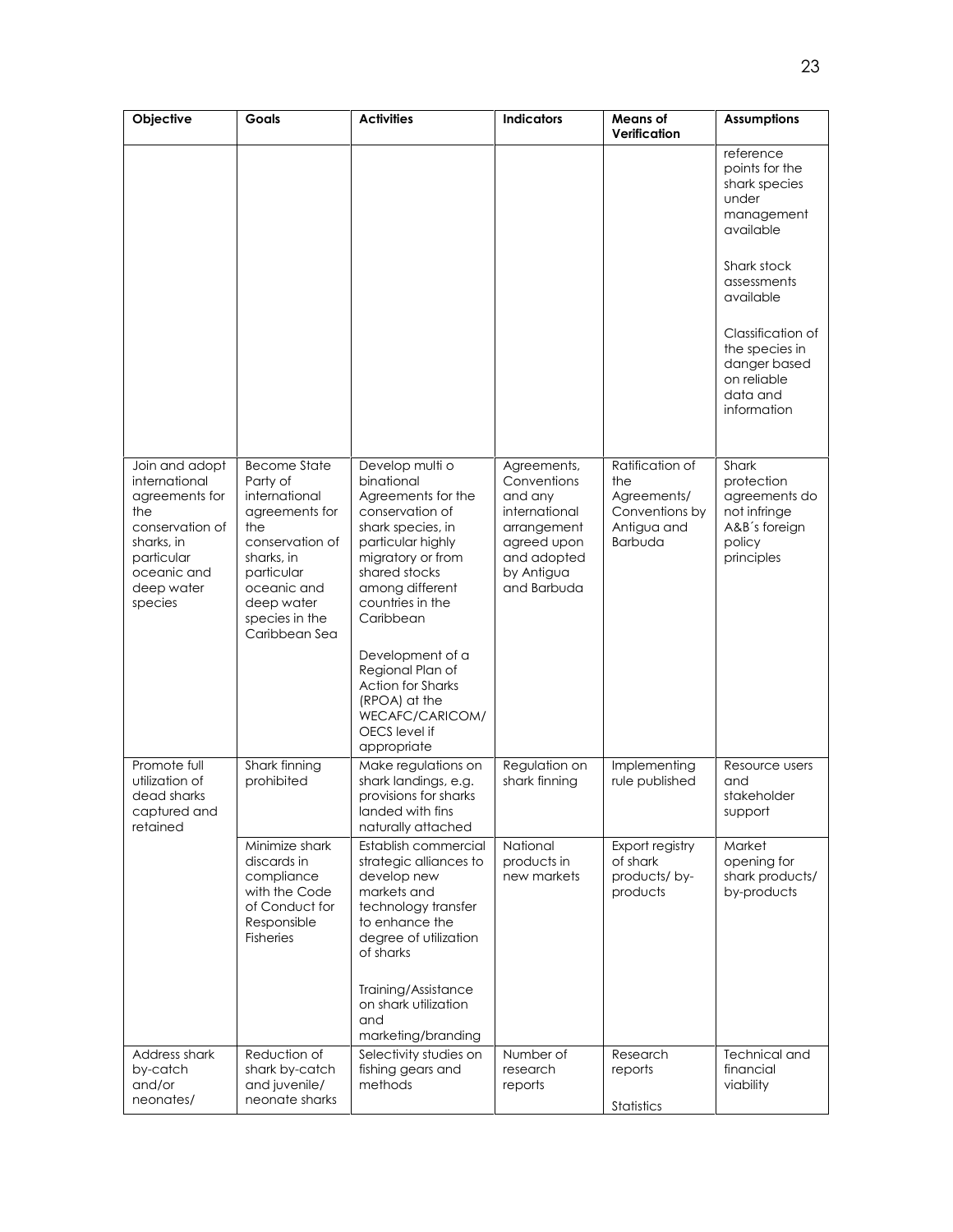| Objective                                                            | Goals                                                                     | <b>Activities</b>                                                                                                                                                                                                                                                                                                                                   | <b>Indicators</b>                                                                                                                                                                  | <b>Means of</b><br>Verification                                                                                                                                                                        | <b>Assumptions</b>                                                                                       |
|----------------------------------------------------------------------|---------------------------------------------------------------------------|-----------------------------------------------------------------------------------------------------------------------------------------------------------------------------------------------------------------------------------------------------------------------------------------------------------------------------------------------------|------------------------------------------------------------------------------------------------------------------------------------------------------------------------------------|--------------------------------------------------------------------------------------------------------------------------------------------------------------------------------------------------------|----------------------------------------------------------------------------------------------------------|
| juvenile shark<br>catches                                            | in fishing<br>operations                                                  | Identification of<br>nursery/ breeding<br>areas<br>Regulate fishing<br>gears and methods,<br>closed season/ area,<br>if applicable                                                                                                                                                                                                                  | Number of<br>areas<br>identified,<br>implemented<br>and monitored<br>Catch/<br>Landing<br>statistics<br>Species<br>identified as<br>affected                                       | database<br>available<br>Management<br>measures<br>recommended<br>and/or<br>implemented<br>and monitored<br>Implementing<br>rule published                                                             |                                                                                                          |
| Promote the<br>development<br>of the shark<br>ecotourism<br>industry | Responsible<br>shark<br>ecotourism<br>industry                            | Development of a<br>shark ecotourism<br>policy, if appropriate<br>Development and<br>adoption of a code<br>of conduct and best<br>practices in shark<br>ecotourism<br>Consultation with<br>appropriate<br>stakeholders<br>Potential creation of<br>an ad hoc advisory<br>board, as<br>appropriate<br>Adoption of the<br>regulation                  | Shark<br>ecotourism<br>policy<br>Code of<br>conduct and<br>best practices<br>Number of<br>new initiatives<br>for shark<br>ecotourism<br>Number of<br>consultations<br>and meetings | Policy adopted<br>and in place<br>Code of<br>conduct and<br>best practices<br>adopted and<br>implemented<br>New shark<br>ecotourism<br>initiatives in<br>place<br>Ad hoc<br>advisory board<br>in place | Stakeholders<br>involvement<br>and<br>cooperation<br>Inter-<br>institutional<br>coordination In<br>place |
| Compliance of<br><b>CITES</b><br>regulations                         | Issuance of<br>shark<br>regulations for<br><b>CITES listed</b><br>species | Development of<br>procedures and<br>regulatory<br>framework for CITES<br>shark species<br>Preparation of Non<br>Detrimental Findings<br>(NDF) Reports<br>Training on shark<br>identification for<br>Customs staff<br>Coordination<br>between the CITES<br>national scientific<br>authority and the<br>CITES national<br>administrative<br>authority | <b>Export statistics</b><br>Number of<br>training<br>workshops and<br>staff<br>Number of<br>CITES permits                                                                          | Regulatory<br>framework in<br>place and<br>implemented<br>Shark exports<br><b>NDF Reports</b><br>CITES permits<br>issued                                                                               | Institutional<br>coordination<br>and capacity<br>Staff available                                         |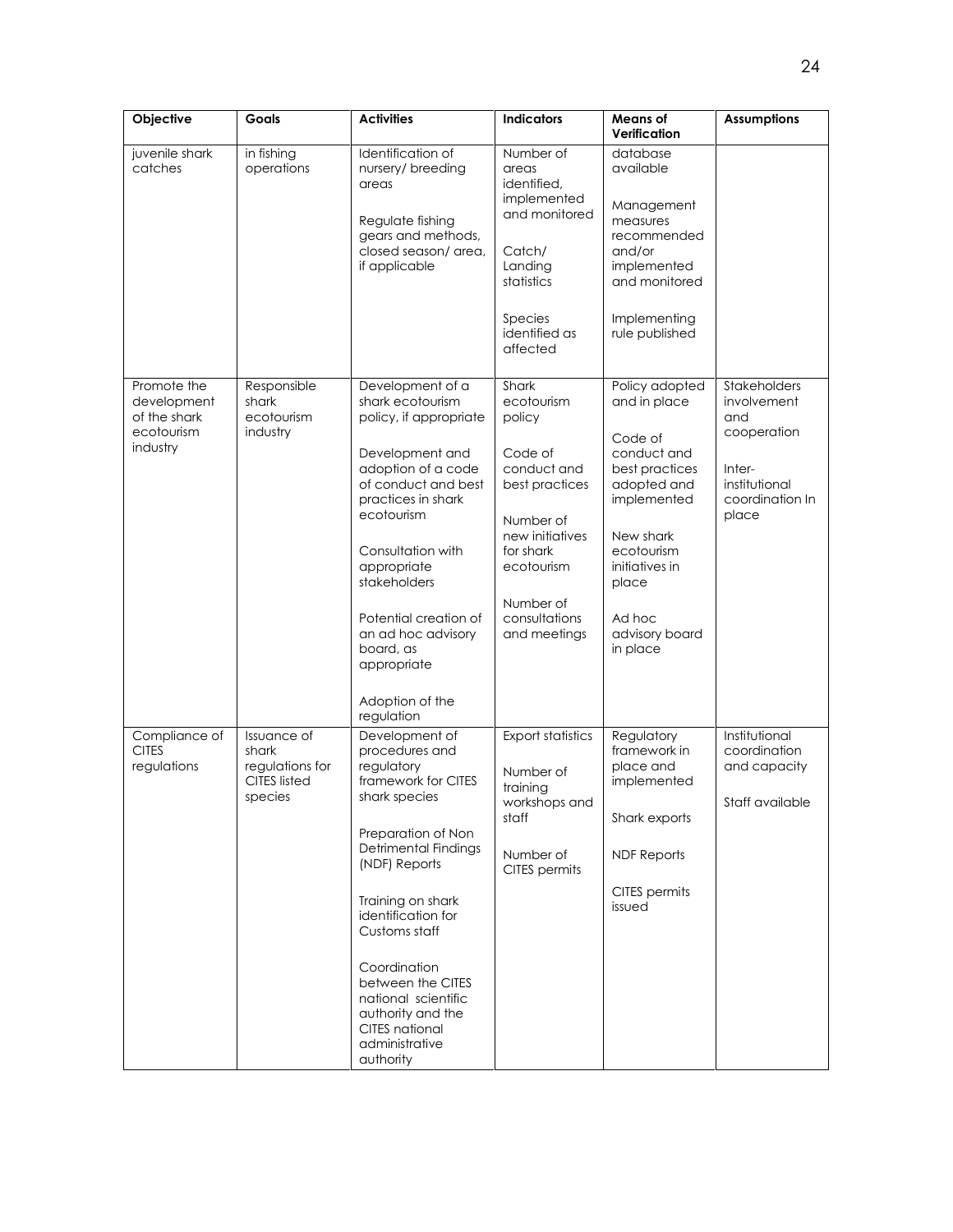#### Line of Action 4 Participation

Fisheries management seeks to establish clear criteria and processes to make the system stable in the long term in which different interest groups/stakeholders associated with the fisheries sector are involved. This aims to make decisions that favor sustainability, duly considering the social and economic dimensions for the sustainable use of commercial fishery resources. There is the need to recognize and design formal mechanisms for participation in the decision-making process, with broad representation of relevant stakeholders and unimpeded, and timely access to information, particularly the one regarding the scientific advice used as a basis for decision making.

| Objective                                                                                                                             | Goals                                                                                                                            | <b>Activities</b>                                                                                                                                                                                          | <b>Indicators</b>                                                              | Means of<br>Verification                                      | <b>Assumptions</b>                                                     |
|---------------------------------------------------------------------------------------------------------------------------------------|----------------------------------------------------------------------------------------------------------------------------------|------------------------------------------------------------------------------------------------------------------------------------------------------------------------------------------------------------|--------------------------------------------------------------------------------|---------------------------------------------------------------|------------------------------------------------------------------------|
| Increase the<br>participation of<br>interest groups /<br>stakeholders in<br>the decision<br>making process<br>for shark<br>management | Increased<br>knowledge and<br>understanding<br>of shark fisheries<br>management<br>policies and<br>programs by<br>resource users | Carry out<br>workshops and<br>other meetings<br>to discuss and<br>disseminate<br>fisheries<br>management<br>policies and<br>programs<br>Establishment of<br>feedback<br>mechanisms<br>with<br>stakeholders | Number of<br>discussion<br>forums on<br>management<br>policies and<br>programs | Workshops<br>reports<br>Feedback<br>mechanisms<br>established | <b>Fisheries</b><br>management<br>policies and<br>programs in<br>place |
|                                                                                                                                       | <b>NPOA</b><br>implementation<br>and shark<br>management<br>follow up                                                            | Creation of an<br>ad hoc NPOA-<br>shark advisory<br>committee if<br>necessary                                                                                                                              | Ad hoc NPOA-<br>shark advisory<br>committees                                   | <b>Documents</b><br>issued and<br>minutes of<br>meetings      | Legal<br>framework and<br>means for work<br>implementation<br>in place |
|                                                                                                                                       |                                                                                                                                  | Formation of<br>the fisheries<br>advisory<br>committee<br>considered in<br>the A&B Fishery<br>Act                                                                                                          | National<br>fisheries<br>advisory<br>committee                                 | Committee(s) in<br>place and<br>operating as<br>appropriate   | Political and<br>stakeholders<br>willingness                           |

#### Line of Action 5 Communication and Education

To enhance public knowledge about the presence and types of shark species within Antigua and Barbuda waters and demystify the shark; the importance of shark species to sustainable ecosystems, the reasons why our country has developed a national plan of action for the conservation and management of sharks, and the efforts that are being taken to assess, understand and manage these species.

| <b>Objectives</b> | Goals   | <b>Activities</b> | Indicators | Means of<br>Verification | <b>Assumptions</b> |
|-------------------|---------|-------------------|------------|--------------------------|--------------------|
| Enhance           | Enhance | Identification of | Number of  | <b>Publications</b>      | <b>Financial</b>   |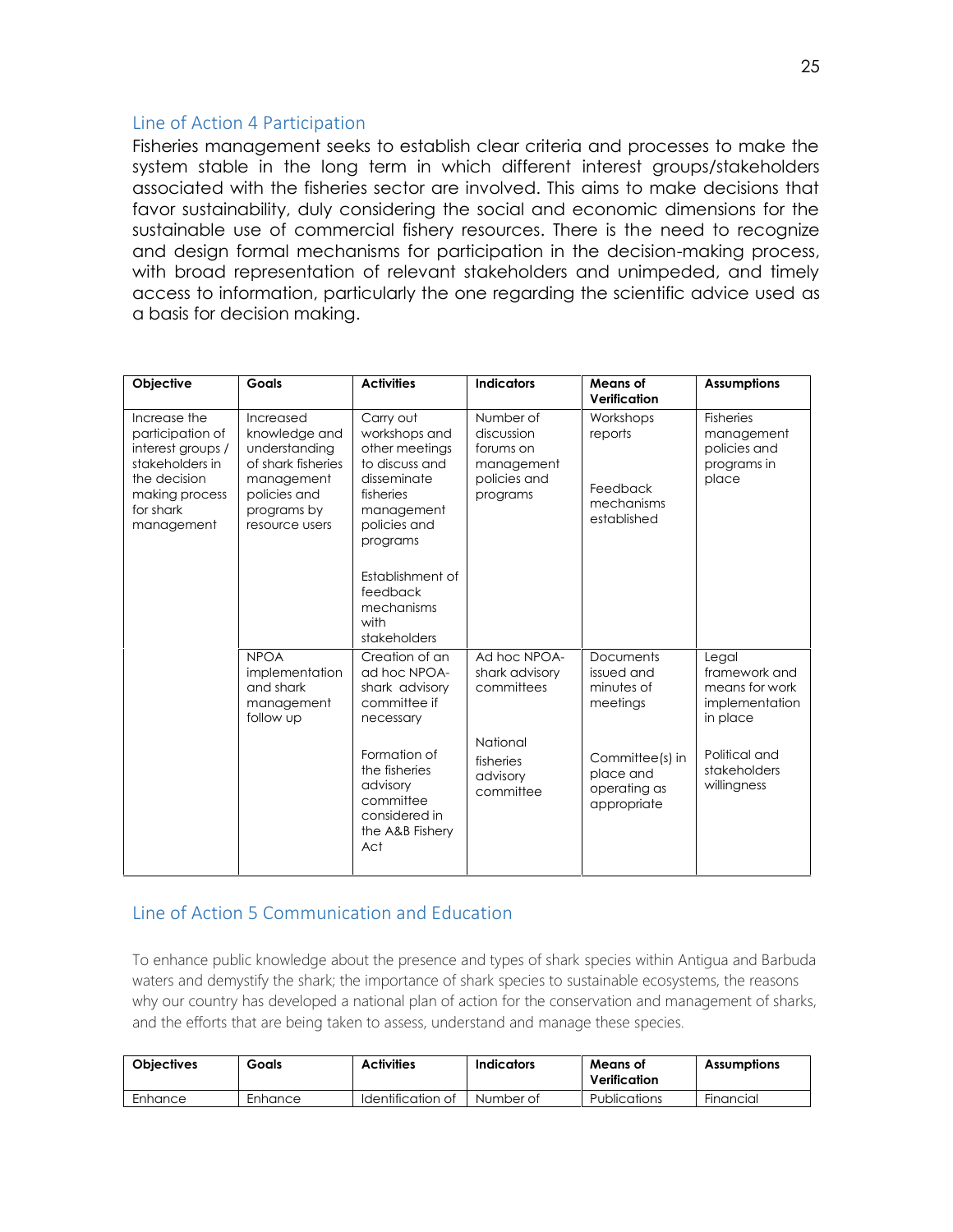| Objectives                                                                                                   | Goals                                                                                                                                                                                                | <b>Activities</b>                                                                                                                                                                                                                                                                                                                                                                                                                                                                                                                                                        | <b>Indicators</b>                                                                                                                             | <b>Means of</b><br>Verification                                                                                                                                                                                                 | <b>Assumptions</b>                                                   |
|--------------------------------------------------------------------------------------------------------------|------------------------------------------------------------------------------------------------------------------------------------------------------------------------------------------------------|--------------------------------------------------------------------------------------------------------------------------------------------------------------------------------------------------------------------------------------------------------------------------------------------------------------------------------------------------------------------------------------------------------------------------------------------------------------------------------------------------------------------------------------------------------------------------|-----------------------------------------------------------------------------------------------------------------------------------------------|---------------------------------------------------------------------------------------------------------------------------------------------------------------------------------------------------------------------------------|----------------------------------------------------------------------|
| awareness of<br>the importance<br>of fisheries<br>management<br>and sustainable<br>use of shark<br>resources | awareness of<br>the NPOA-<br>sharks, and on<br>the importance<br>of sustainable<br>utilization of<br>sharks, among<br>fishers, resource<br>users and the<br>general public<br>Feedback<br>mechanisms | target groups<br>Preparation<br>and distribution<br>of publications<br>and<br>dissemination<br>materials (e.g.<br>shark<br>identification<br>sheets)<br>Symposium/<br>Seminars or<br>other meetings<br>on fisheries<br>management<br>and shark<br>conservation<br>Provision of<br>relevant and<br>updated<br>information to<br>fishers and<br>fishers'<br>organizations<br>Dissemination<br>and<br>educational<br>activities in<br>schools or any<br>other sectors<br>identified<br>Use of social<br>networks and<br>media<br>Establishment of<br>feedback<br>mechanisms | seminars/<br>symposiums<br>carried out<br>Number of<br>fishers/students<br>participating<br>Number of<br>reports and<br>outreach<br>materials | and reports<br>Educational<br>and<br>dissemination<br>materials<br>available<br>Fishers and<br>other target<br>groups are<br>aware of shark<br>management<br>and their<br>sustainable use<br>Feedback<br>mechanisms in<br>place | support and<br>staff available<br><b>Stakeholders</b><br>involvement |